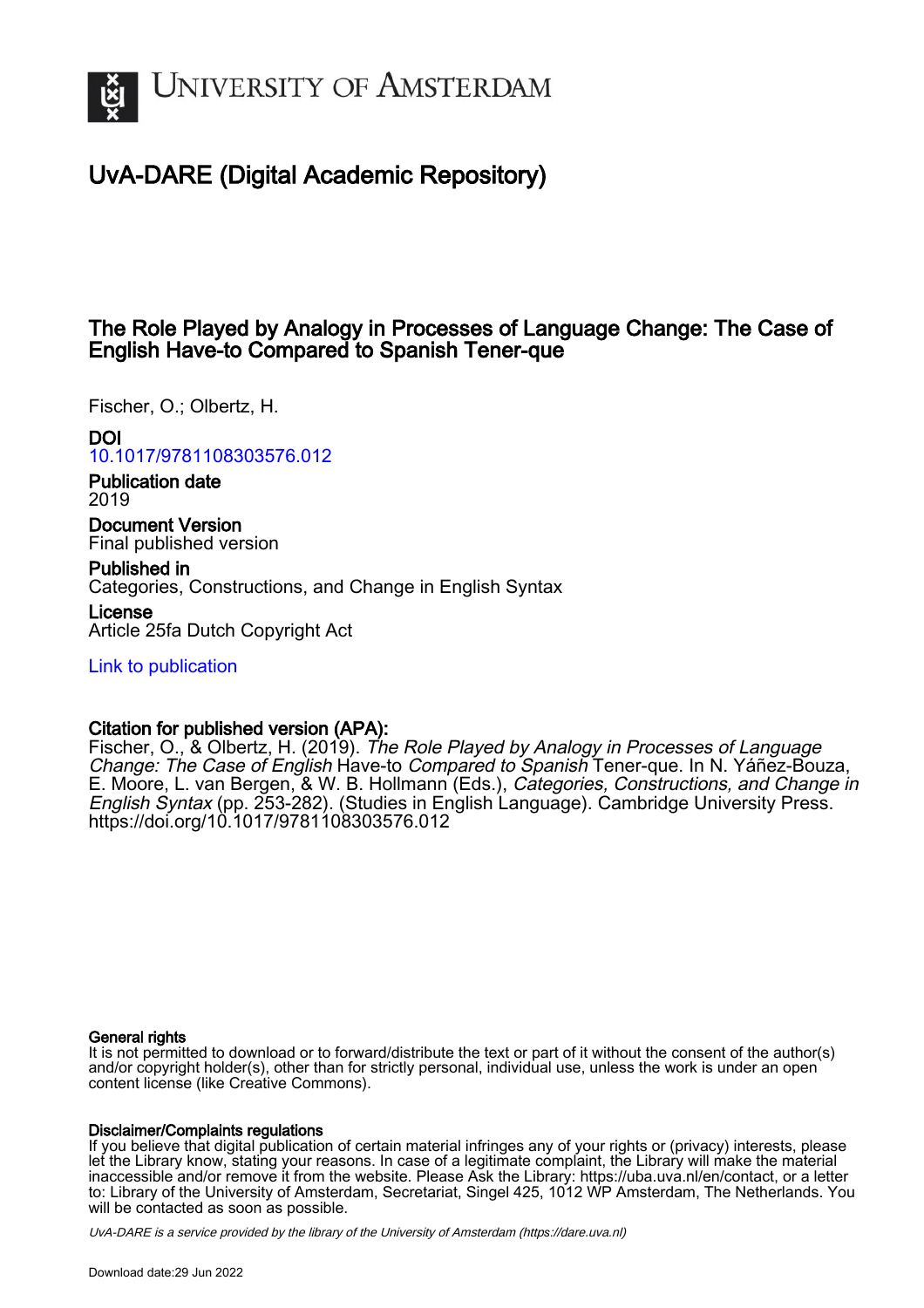#### CHAPTER II

# The Role Played by Analogy in Processes of Language Change: The Case of English Have-to Compared to Spanish TENER-que

Olga Fischer and Hella Olbertz

## 11.1 Introduction\*

In this chapter we will argue that the outcome of processes of grammaticalisation may be determined to a large extent by analogy, by the force of analogical relations that language users perceive to be present between constructions in their language,<sup>1</sup> on the basis of both concrete lexical as well as structural and functional resemblances (cf. earlier work by Fischer 2007, 2011, 2013 and De Smet 2009, 2012, 2013). We propose that the pathway of a particular grammaticalisation process can only be understood when we take into account not just the changes that take place on the historical language level but also when we consider the role of the speakers who are ultimately responsible for the change (cf. Fischer 2007: 116ff.). That is, we must look beyond the grammaticalisation process itself by considering both the contemporary grammatical system and the socio-cultural circumstances that speakers function in, which co-determine the way speakers process (and may change) their utterances. From this follows that there is nothing necessarily unidirectional about a grammaticalisation process (even though it frequently moves in one direction because it often involves processes of reduction in both meaning and form), that it is not necessarily steered by pragmatic-semantic factors only (see Section II.2.1), and also that it is not a process that involves, as it were, some independent mechanism operating by itself. Our approach makes understandable why the process may turn one way in one language and another

We would like to thank two anonymous reviewers and the editors for their careful reading of the manuscript and their most helpful suggestions.

<sup>&</sup>lt;sup>1</sup> We understand by 'constructions' both lexically concrete structures and more abstract syntactic patterns which are defined by both their formal and pragmatic-semantic content, as is usual in Construction Grammar (cf. e.g. Goldberg 1995; Traugott and Trousdale 2013; Barðdal et al. 2015).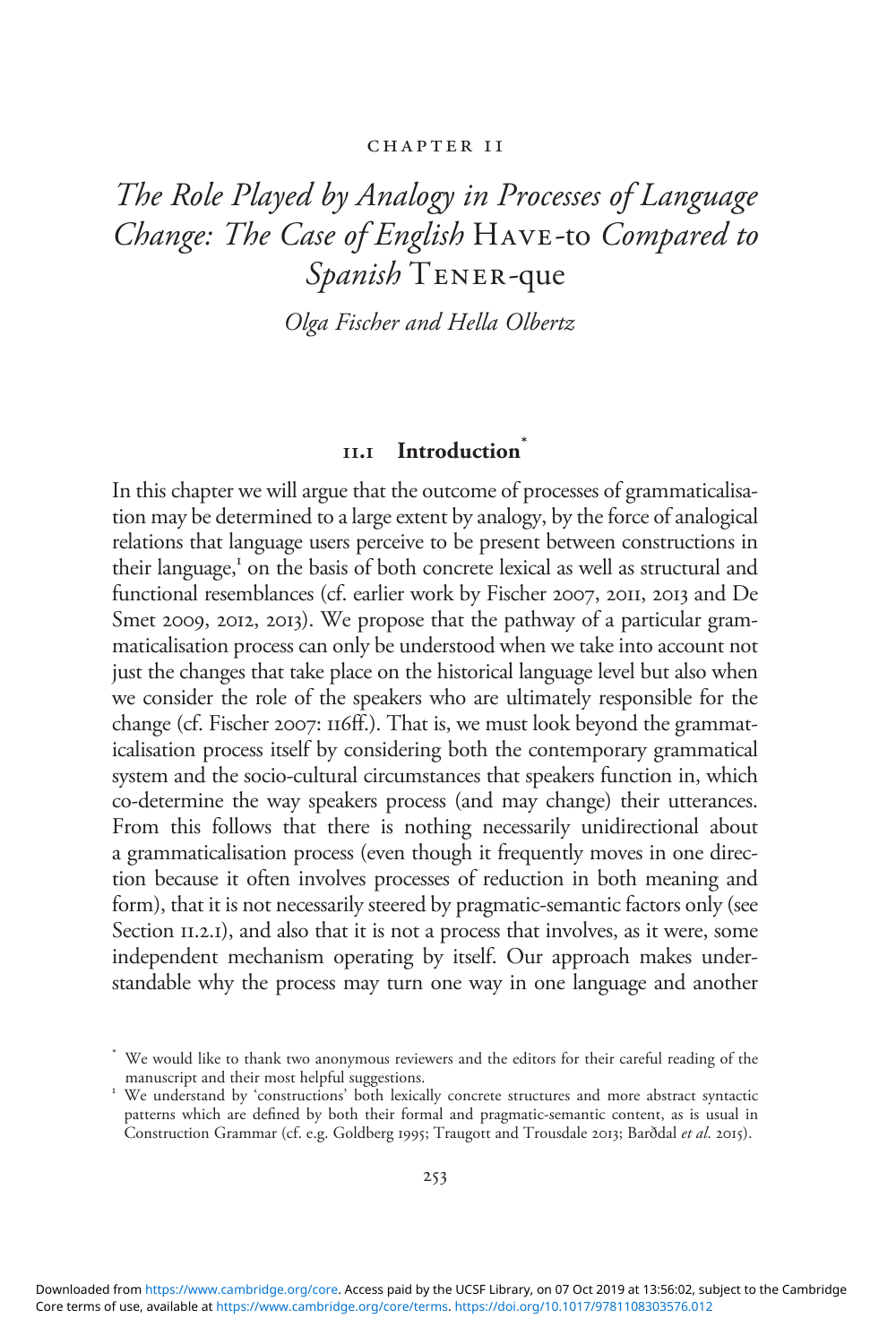

Figure 11.1 (a) The traditional scenario (b) Our scenario

way in another, i.e. it does not necessarily follow some universal pathway, as suggested for example in Haspelmath (1989) with reference to developments of infinitival markers in Germanic.<sup>2</sup>

In brief, we envisage the process of grammaticalisation to work as shown in Figure 11.1b, and not as shown in Figure 11.1a, which represents the traditional account.

Since the working of analogical processes is difficult to prove − especially where it concerns syntax, where there are so many constructions that in one way or another may resemble and thus influence each other − it would advance our knowledge of this area if we investigate whether the grammaticalisation of a particular construction follows a similar pathway in languages where the linguistic circumstances under which the new construction evolves are more or less similar. In the present case, we investigate a construction in English and Spanish involving a possessive verb that develops into a modal verb of obligation/necessity before an infinitive. We consider this against the background of the development of a similar construction in Dutch and German, where the linguistic circumstances are clearly different. This, we hope, will give a firmer foundation to our understanding of what shapes grammaticalisation, and also provide more insight into the way analogy operates in morphosyntax.

We will first briefly present some general background in Section 11.2, both on what has been written on the grammaticalisation process involving the possessive verb in English and the Romance languages (Section 11.2.1) and on the role played by analogy as an important cognitive principle present in language learning, which continues to play a role in the linguistic behaviour of adult speakers (Section 11.2.2). In Section 11.3, we will present

<sup>&</sup>lt;sup>2</sup> For a counter-view to Haspelmath's 'universality' in the Germanic infinitival case, see Fischer (1997), who argues that the *to*-infinitive behaves differently in English, compared to German and Dutch, as a result of other changes involving infinitivals taking place in the history of English.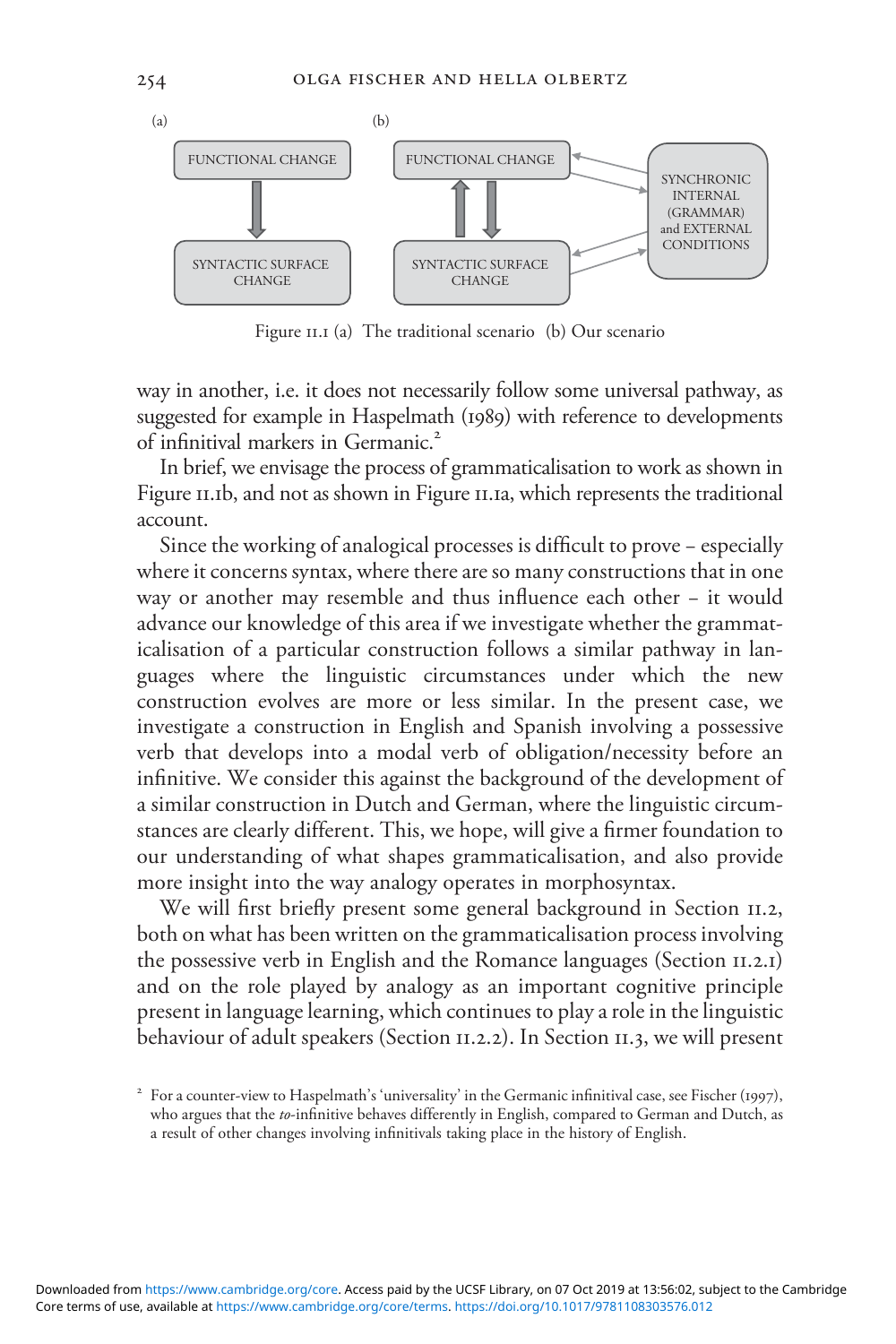a summary of the circumstances under which the English possessive verb grammaticalised and what role analogy has played here, based on Fischer's (2015) study of this case. Section 11.4 provides information about the development of TENER-que in Spanish in relation to other constructions involving possessive verbs; here we also note the linguistic circumstances surrounding the grammaticalisation path of  $TENER-que$  and pay attention to the differences and similarities with the development of English have-to. In Section 11.5, we will compare the situation in the two languages with developments in Dutch and German in order to establish whether the circumstances in English and Spanish were indeed similar enough to understand why the possessive verb developed into a modal of necessity in these languages and why it did not happen in Dutch and German, where the construction remained more or less the way it was in the earlier periods. Section 11.6 briefly concludes.

## 11.2 Some Background to Grammaticalisation and Analogy

## 11.2.1 The Traditional View of the Grammaticalisation of Possessive Verbs

It has usually been taken for granted that the development of English have in the construction have+to-infinitive represents a regular case of grammaticalisation, in line with similar developments involving a possessive verb like have, where have in combination with an infinitive (or a past participle) grammaticalised from a full verb into an auxiliary (and in some cases even into a suffix, as in the Romance future). Thus, van der Gaaf (1931), Visser (1963–1973: §1396ff.) – who do not yet use the term – Brinton (1991), Heine (1993: 42), Krug (2000), and Łęcki (2010) all more or less accept three developmental stages for the change in English from I have [a book [to recommend]] to  $I[[have to recommend]$  a book]. In their sketch of the putative development of have-to, the grammaticalisation proceeds along a very gradual (almost invisible) path of pragmatic-semantic change with bleaching of possession first, followed by the development of obligative colouring later, while the word order change and the rebracketing are seen as the final stage of the development.

Also characteristic for the description of grammaticalisation processes is that usually only the construction that undergoes change is considered, as if it changes in isolation. Bybee (2010: 107), for instance, writes: 'grammaticalization involves the creation of a new construction out of an existing construction' (emphasis added). She also emphasises, as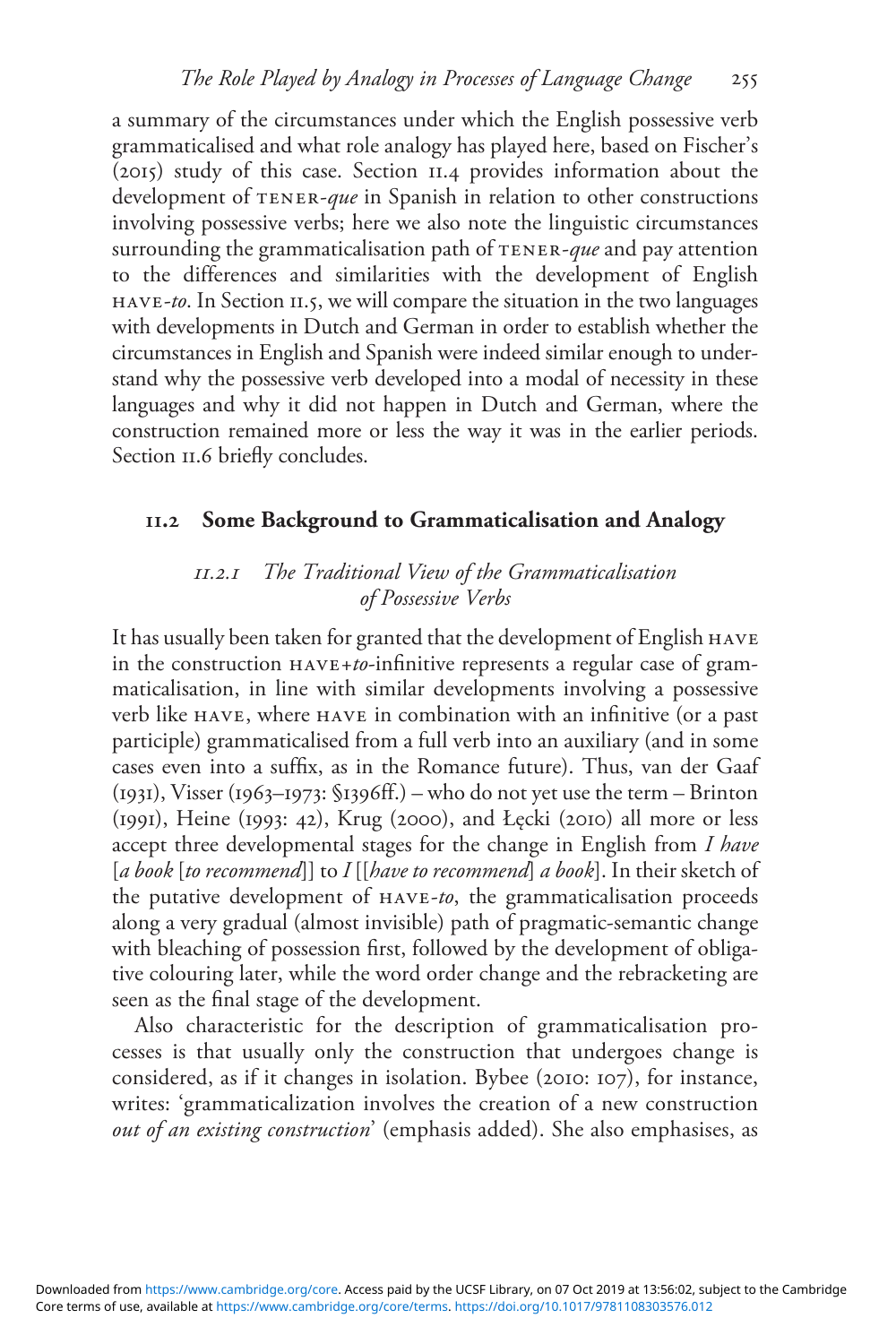is traditional in grammaticalisation studies, the primary role of pragmatic inferencing in the process: '[s]emantic and pragmatic changes occur *as a result of the contexts* in which the emerging construction is used' (2010: 107; emphasis added). Similar gradual semantic pathways are considered for the development of the possessive verb into future and perfect markers in the Romance languages; see e.g. Fleischman (1982: 15 and passim), Heine (1993), Klausenburger (2000, 2008), Ledgeway (2012: 119ff.), and cf. also Heine and Kuteva (2002: 242–5) for the development of possessives to future and modal necessity meaning in non-European languages.

## 11.2.2 The Ubiquitous Presence of Analogy

Following Holyoak and Thagard (1995), Tomasello (2003), and other usage-based linguists, we believe that analogy plays a crucial role both in the way we learn language and in the way we keep using language as adults, causing changes to occur continuously in how we understand and produce utterances. Behrens (2009, 2017) stresses the strong role played by analogy in children's language acquisition, analogy of both a concrete lexical-semantic type (i.e. analogy caused by the use of the same lexical items in a construction) and also of a more abstract formal type (caused by the use of a similar syntactic pattern). She shows that it helps children to understand and formulate utterances (and, as a next step, learn the conventions of their language) when they can discern concrete similarities between lexical items per se and between structures containing such lexical items. In addition, she stresses that an overlap in semantic and syntactic information between two constructions strengthens the working of analogy. This analogical awareness always evolves from concrete to more and more abstract:

children proceed from concrete to abstract representations. 'Concrete' here refers to the replication of strings of words or chunks without having analyzed their internal structure. [... The more abstract] schemas always start out with concrete similarities in the expression, as they are based on concrete usage events [...]. (Behrens 2017: 230)

Behrens refers also to Tomasello (1992), who showed that children learn syntactic structures verb by verb in the initial phase of syntax acquisition; that is, they do not yet generalise the argument structure of one specific verb to other verbs, nor do they spot any abstract relation between constructions in the early period. It is only later that children are able to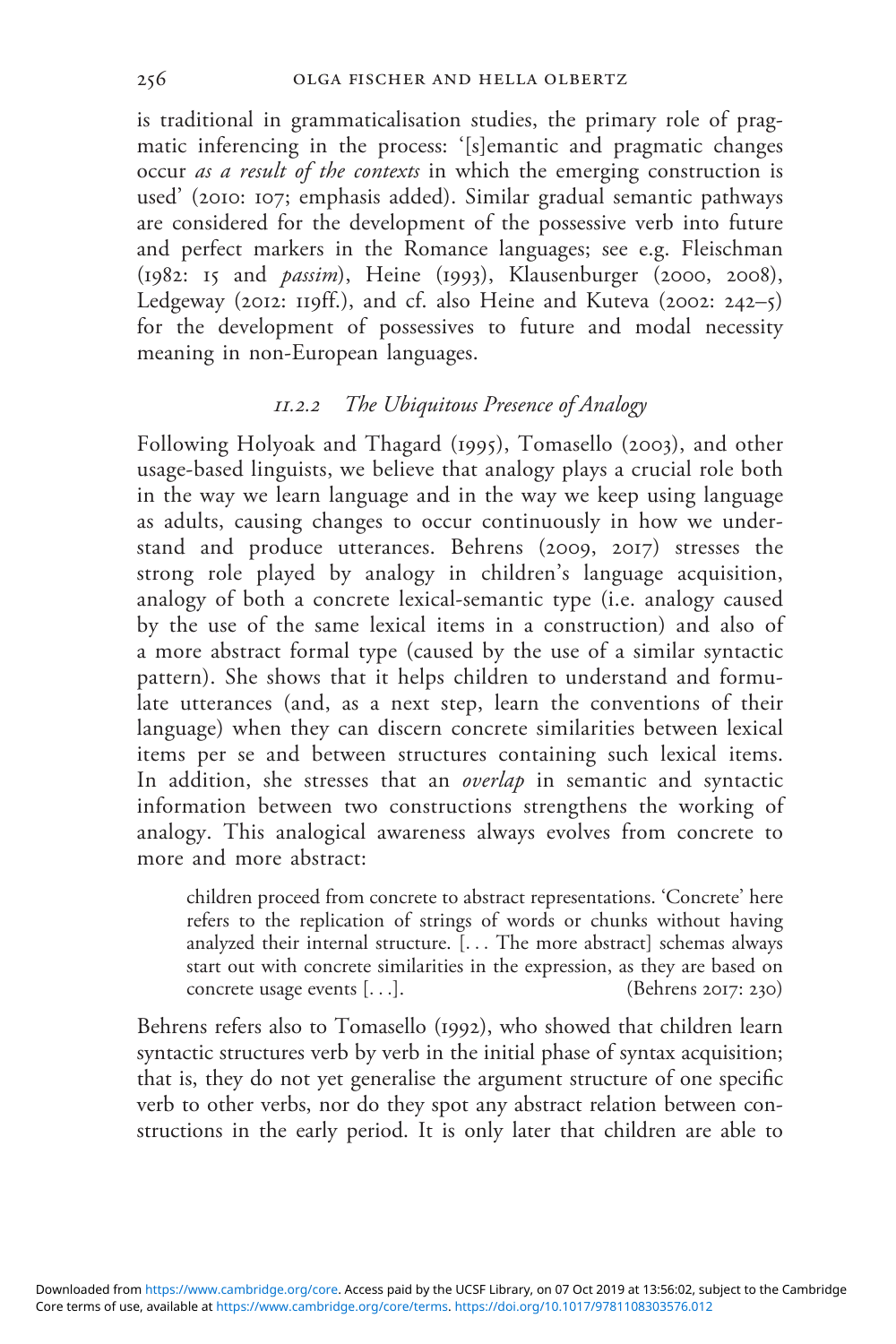'generalize over the [concrete] form-function correspondences in the input' (Behrens 2017: 230). Behrens furthermore points to the ability of 'system-mapping', a notion familiar from cognitive science studies (e.g. Gentner and Namy 2006; Gentner 2010; Gentner et al. 2011; Gentner and Smith 2012). This concerns the ability to see functional relations between larger structures, which helps children to form abstract connections and enables them to make further analogically based inferences between the source and the target structure.

In what follows, we work from the presumption that the cognitive learning mechanisms in children as indicated above still operate in adults when they are using (and through it often changing) their language. Thus, the concrete and abstract patterns that speakers have conventionalised during acquisition (out of which their grammatical system emerges) will continue to influence neighbouring patterns when similar in lexical or syntactic form and/or function.<sup>3</sup> We also accept Deacon's (1997: 74) view that analogy works by default; i.e. it involves not so much the perception of a similarity between one form and another that causes the speaker to make one form/structure analogous to another, but rather the fact that the speaker does not see a difference between two forms (because they are much alike) and therefore, by *mis*perception as it were, makes the one form analogous to the other.<sup>4</sup> This unawareness would explain why such analogies (resulting in a reanalysis on a metalinguistic level) occur so easily in language use, language acquisition, and language change.<sup>5</sup> Analogies are constantly made by both children and adults. However, since children are still learning their language and hearing many new utterances every day, their analogies do not necessarily stick and may still be adjusted to what is seen as conventional during further learning. Similarly, not all analogies made by adults will cause change in language usage; it is only when the 'mistake' occurs often enough (which may well be due to other changes having taken place in the grammar system elsewhere) that such an analogical pattern may become the new norm (and hence become part of the

<sup>&</sup>lt;sup>3</sup> Hofstadter (2001) and Hofstadter and Sander (2013) show how this analogical thinking pervades all that we do, all through our lifetime; not surprisingly the title of Hofstadter (2001) is 'Analogy as the

<sup>&</sup>lt;sup>4</sup> See also Day and Gentner (2007) and Weinert (2009), who show in different experimental studies (involving analogy-making in text comprehension with adults, and in implicit learning with children, respectively) that analogical inferencing processes occur without the participants being

<sup>&</sup>lt;sup>5</sup> Kahneman (2011), who makes a distinction between two ways of thinking (a 'fast' intuitive, emotional system and a 'slow' more deliberate, logical system), notes that it is 'ease of effort' that drives the fast system: a way of thinking that often leads to making the wrong inferences.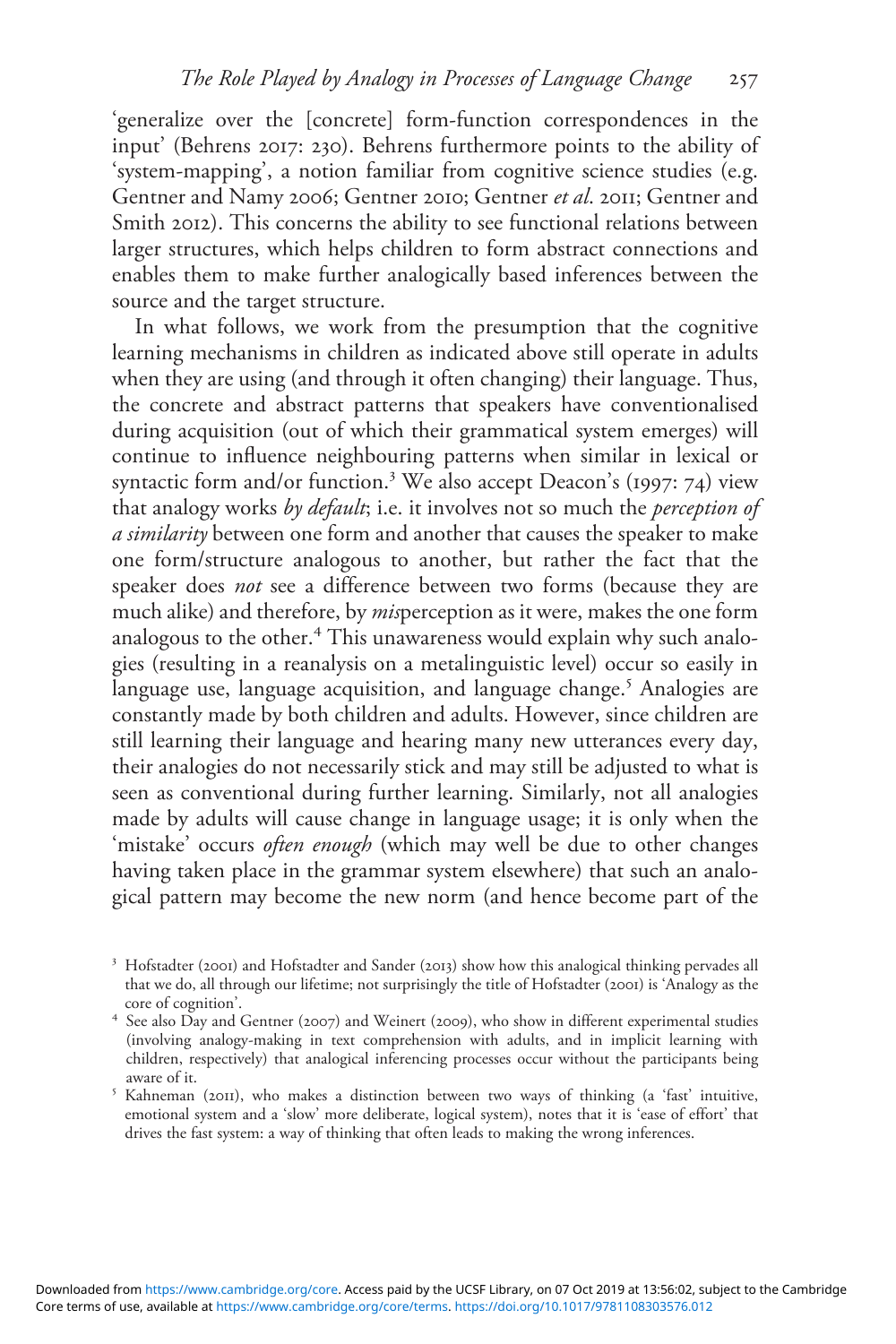grammar system). Not surprisingly, frequency plays a crucial role in whether an analogical innovation will result in a change (for the importance of frequency in matters of change, see Paul 1909: Chapters 4 and 5; Bybee and Hopper 2001; Hopper and Traugott 2003: 126ff.).

Before we move on to the English and Spanish cases, it is necessary to say a few words on the way analogy is traditionally considered. The forms of analogy most widely recognised are those of analogical extension and levelling (and backformation to a lesser extent). These all involve what is usually called 'proportional analogy' (sometimes 'four-part analogy'), where the formation of a new word form is based on the morphological parallelism of three existing word forms, frequent in morphological paradigms. This view, however, involves a rather restrictive understanding of the working of analogy.<sup>6</sup> It should be mentioned that not only form is relevant but also meaning. When we widen the analogical schema to meaning as well as form, it is clear that metaphor is a similar example of analogical extension, but based on perceived similarities in meaning leading to an extension in use of an existing form. In syntax, the formal and semantic-pragmatic parallels may combine and strengthen the analogy as happens also in folk etymology (cf. Coates 1987). A good example of this is the change from Old English (OE) brideguma to modern bridegroom, where *guma* 'man' has been replaced by *groom* 'stable-boy'. What is interesting is that the extension of the form (groom) may take place even when the similarity on both the formal and the semantic level is not perfect. This 'looser', more fluid kind of analogy is what we also see in syntax. It can involve both a perceived similarity between the forms of the two constructions and a perceived similarity in their meaning as well, leading to one form being used for the other. This is what we also see happening in the syntactic cases discussed in Sections 11.3 and 11.4.

#### $11.3$  The Case of  $H_{\text{AVE}}$ -to in English: Challenging the Traditional View

In Fischer (1994b), the traditional view described in Section 11.1 and Section II.2.1 was challenged for the English development of HAVE-to.

<sup>&</sup>lt;sup>6</sup> Cf. Hofstadter and Sander (2013: 15), who write '[t]here is no scarcity of people who believe that this [i.e. proportional analogy], no more and no less, is what the phenomenon of analogy is – namely, a template always involving exactly four lexical items (in fact, usually four words)'. They also mention that the term *proportional analogy* 'is itself based on an analogy between words and numbers – namely, the idea that an equation expressing the idea that one pair of numbers has the same ratio as another pair does  $(A/B = C/D)$  can be carried over directly to the world of words and concepts'.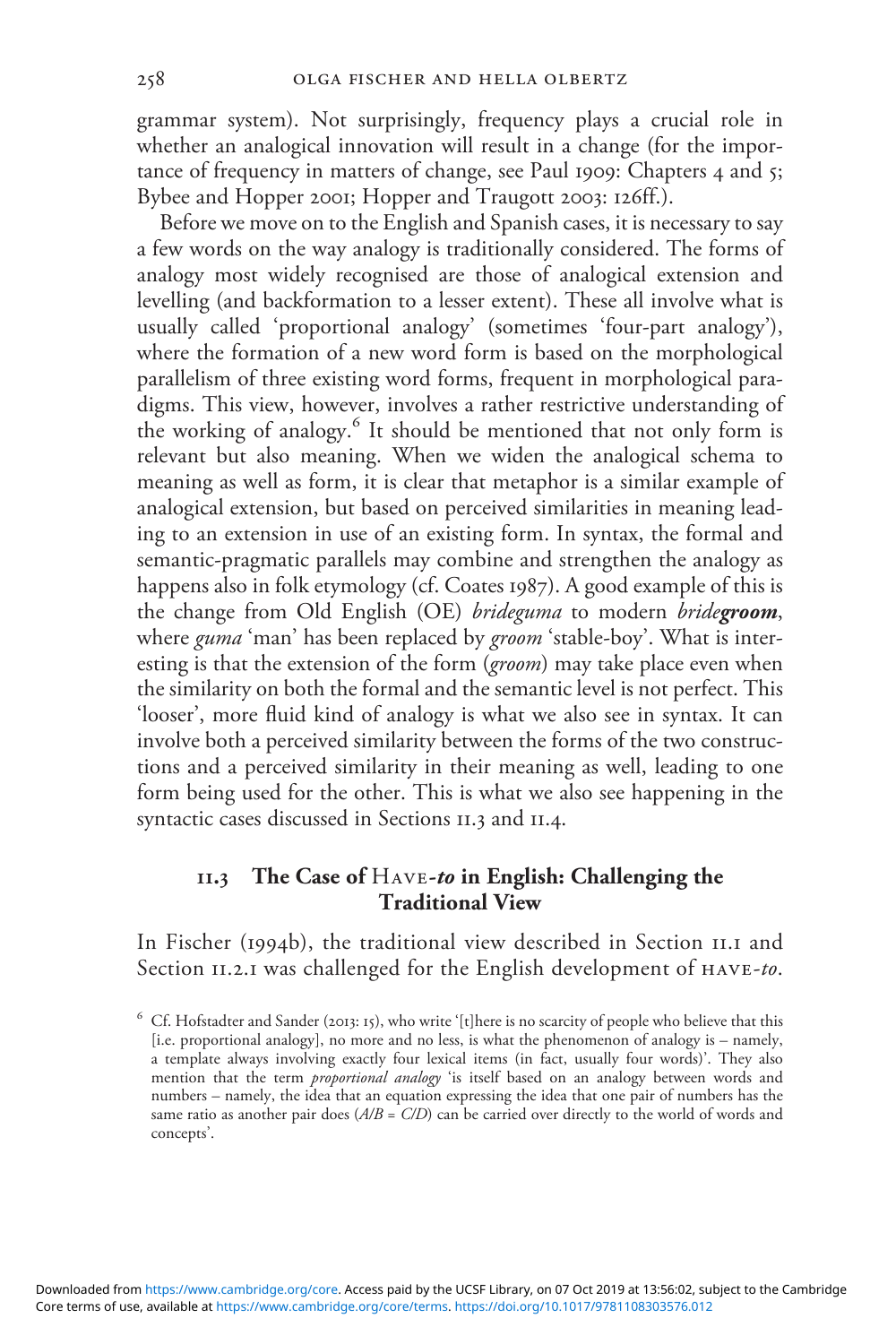Fischer argued on the basis of corpus evidence, which showed the frequencies of the various  $HAVE + infinitive$  constructions involved and the rather later emergence of the new grammaticalised form (later, in comparison to the traditional view) that in fact the word order change (whereby have and the to-infinitive became adjacent) should be seen as a cause rather than a result of the grammaticalisation process. Fischer (2015), however, partially rejects her own earlier view, namely the idea that the word order change was the only cause for the changes seen in have-to. She shows in her revised version of the process that in order to come to an understanding of what happened, we need to look not only at the construction itself undergoing change, but also at neighbouring constructions which show similarities in either form or meaning or  $both<sup>7</sup>$ 

Word order still remains an important element, related as it is to the fact that elsewhere verbs and infinitives came to be adjacent and fixed in position, thus providing a structural analogy for seeing  $h_{\text{HAVE}+to}$ -infinitive also as a unit. The word order change was especially relevant in cases where both have and the to-infinitive shared an object, as in (1a) below.<sup>8</sup> Since in these cases the semantic relation between the object and the infinitive was often stronger than the one between (weak possessive) have and this object, a strong tendency arose for the object to follow the infinitive when the word order in subordinate clauses (including non-finite ones) changed from OV to VO in the course of the Middle English (ME) period (cf. Fischer 1994b: 147–8). In addition, however, it is argued in Fischer (2015) that the new construction was supported analogically by other constructions, notably constructions involving the noun and verb need (see  $(h)$ –(1e)), and the early existential use of  $HAVE$ , where it is used as an equivalent form of  $BE$  (see (2)).<sup>9</sup>

<sup>7</sup> The importance of multiple sources in the development of new constructions is also emphasised in

the articles collected in De Smet et al. (2015).<br><sup>8</sup> The examples in (1) are taken from the *Corpus of Middle English Prose and Verse* (CME), the corpus on which Fischer's (2015) data was based, and (2) is taken from the Dictionary of Old English Web Corpus (DOEC). <sup>9</sup> This latter development in the grammaticalisation of possessives into existentials is also quite

common world-wide. Evidence for this can be found in Heine and Kuteva (2002: 241–2). Heine (1997: 83ff.) discusses in detail the close relation between possessive and existential constructions when he shows the relations and possible developments between the 'Action Schema' of possession, which uses active possessive verbs like have with a possessor as agent and the possessee as object, and the two schemas that function with an existential verb like be (the 'Companion Schema' and the 'Goal Schema'), where the possessor is not agentive. On the evolution of possessive and existential constructions, see also Creissels (2013).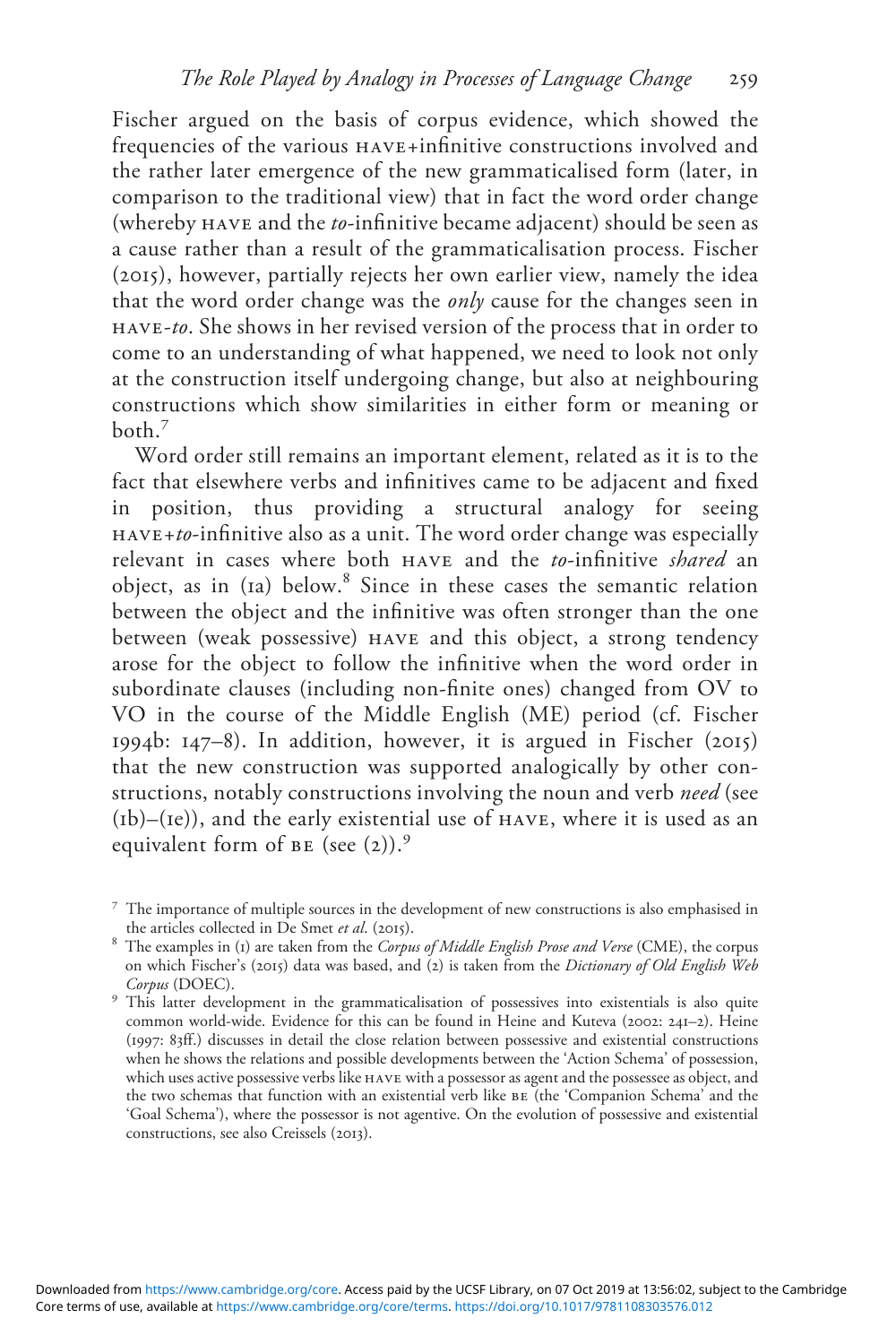- (1) a. By nyȝte, whanne he hadde no man to teche by night when he had no man to teach 'By night, when there was no one that he could/should teach' (CME, Trevisa, Polychronicon) b.  $3$ if þei **had nede to ride** in þat contrey if they had need to ride in that country 'if they had a need to ride in that country' (CME, Three Kings of Cologne)<br>no **nede**. c. To passe be se hastow to cross the sea hast-thou no need 'To cross the sea, you have no need.' (CME, Guy of Warwick) d. what **nede were the /** To selle thi thrift so hastely? what need were for-thee to sell thy prosperity so hastily 'what need would there be for you to sell your heritage so hastily?' (CME, Altengl. Legenden) e. Me nedith not no lenger doon diligence me needs not no longer do diligence 'It is no longer necessary for me to do my best.' (CME, Chaucer, Wife of Bath's Preamble) (2) And her beoð swyþe genihtsume weolocas [...] Hit hafað
- and here are very abundant whelks it has eac þis land sealtseaþas, and hit hafaþ hat wæter also this land salt-springs and it has hot water 'And there are plenty of whelks [...] The country also has (or: "there are also") salt springs and hot water.'

(DOEC, c.900, Bede 1, 026.9)

These various neighbouring constructions all contributed to the 'necessity' meaning that HAVE-to acquired (rather than e.g. future meaning, another possibility), a development that the traditional gradual semanticpragmatic grammaticalisation account cannot really explain. Fischer (2015) stresses the strong role played by analogy, analogy of a quite concrete type (i.e. the use of the same lexical items in a construction) as well as of a more abstract formal type (i.e. the use of a particular syntactic pattern). In a nutshell, the following abstract and (partially) concrete structures were seen to be important in and contribute to the development of modal HAVE-to:

i. The increasing structural adjacency of HAVE and the to-infinitive, due to increased SVO order (including a high frequency of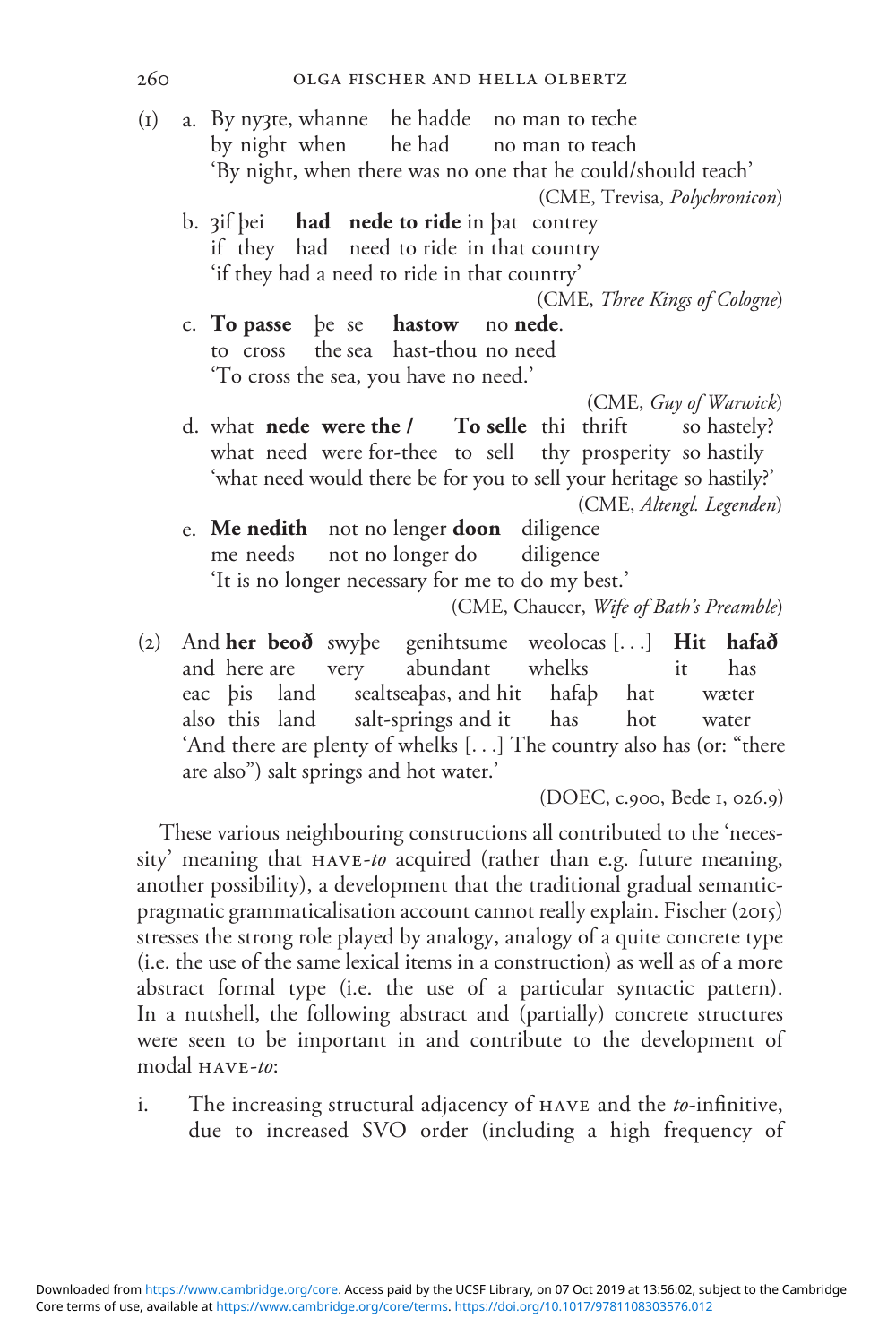preposed – topicalised or wh-moved – direct objects) (for quantitative details of these structures see Fischer 2015: 138)

- ii. The increase in the adjacency of  $HAVE$  and the verb to do, next to the new use have-to-do in the sense of 'have dealings with' (a construction without an object), which provided a further structural adjacency pattern (in the latter case the analogy was not functionally supported) (see Fischer 2015: 135, Table 2)
- iii. The very high occurrence of the have-a-need-to+infinitive construction, which provided a functional (i.e. a similar, necessity meaning) as well as a structural similarity (adjacency) pattern (especially when the object need was moved to the front of the clause; see also (i))
- iv. The functional similarity between have-a-need-to and constructions containing the impersonal verbs neden/be-nede followed by a to-infinitive, all expressing external necessity
- v. The loss of impersonal neden/be-nede in late ME (a period in which most impersonal constructions were lost), creating a need for a new construction expressing external necessity (the new personal verb neden only expressed internal necessity)
- vi. The functional and concrete similarity between the constructions must-nedes+infinitive and have-a-need-to+infinitive, and the fact that nedes came to be left out after MUST creating the possibility for also leaving out need in the construction  $HAVE-d-need-to$
- vii. Due to (vi), the new role played by the subject in the have-to+infinitive construction, which now (i.e. without the object need) resembles constructions with existential have, which also show the use of a subject without a semantic role of 'agent' and no object. This makes have-to a suitable replacement for the lost impersonal  $BE$ -nede/neden (see (v) and (1d)–(1e)) which also had no agentive subject.

The frequency and the importance of *nede* in connection with HAVE and the formal and semantic parallelism with MUST-nedes and the impersonal BE-nede (points (iii) and (iv) above) are shown in Table II.I, adapted from Fischer (2015: 141): occurrences in CME of have combined with the noun nede (usually) together with a (for) to-infinitive (the exceptions are subtypes (d) and possibly (e)); of MUST with the adverbial use of the noun  $\text{ned}(s)$ +(usually) zero-infinitive; and of impersonal be with nede+to-infinitive.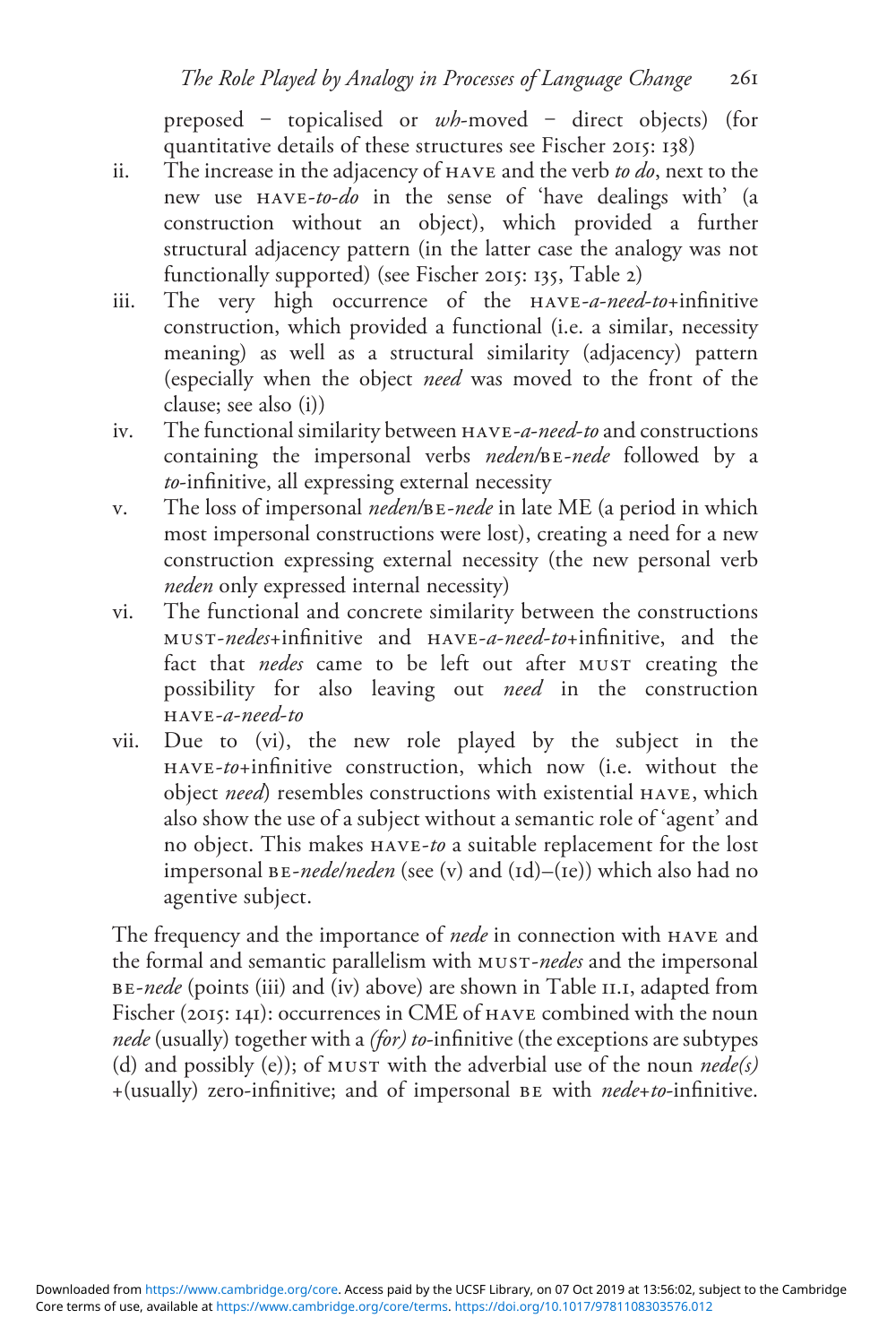| Main types                                       | Subtypes                                                                                      | Totals |
|--------------------------------------------------|-----------------------------------------------------------------------------------------------|--------|
| $HAVE + nede +$                                  | (a) $HAVE + node + PP/NP + to-infinite$                                                       | 9      |
| infinitive/NP                                    | (b) $HAVE + nede + (for) to-infinite$                                                         | 78     |
|                                                  | (c) to-infinitive + $HAVE + node$                                                             | 54     |
|                                                  | (d) HAVE + nede + $NP$ + object                                                               | 54     |
|                                                  | (e) $HAVE + node + to-infinite OR NP-object (unclear)$                                        | 7      |
|                                                  | Total of occurrences of HAVE combined with <i>nede</i>                                        | 202    |
| infinitive                                       | $MUST + nede(s) + zero$ (f) $mot(e)(n)$ etc. + $nede + zero$ (occasionally to-)<br>infinitive | 13I    |
|                                                  | (g) $mot(e)(n)$ etc. + nedes + zero infinitive                                                | 96     |
|                                                  | Total                                                                                         | 227    |
| Impersonal $BE + \text{nede}$<br>+ to-infinitive | (h) is, was, war, wer(e)(n), be nede + to-infinitive                                          | 188    |
|                                                  | Grand total of constructions involving nede                                                   | 617    |

Table II.I HAVE, MUST, and BE with nede

Only combinations with  $nede(s)$  have been counted, other spellings (neod(e), need(e)) being rare. It is important to note in connection with Table 11.1 that the form nede occurs in total 4,442 times in the corpus, of which at least 174 instances are verbs, leaving roughly 4,268 nouns. This means that about 14 per cent of all occurrences of the noun nede occur in the type of constructions collected in Table 11.1.

To sum up, it is argued that all these synchronically available constructions sharing formal and semantic features with each other co-determined the formal and functional development of have+to into a semi-modal auxiliary expressing external necessity.

#### II.4 Spanish TENER-que

## 11.4.1 Introduction

In this section we will discuss the historical development and the modern usage of Spanish  $TENER$ -que, literally 'have which', which will turn out to parallel that of  $H_{A}$ ve-to in a number of respects.<sup>10</sup> Before going into details,

<sup>10</sup> A more detailed study of this phenomenon based on the same data is Olbertz (2018).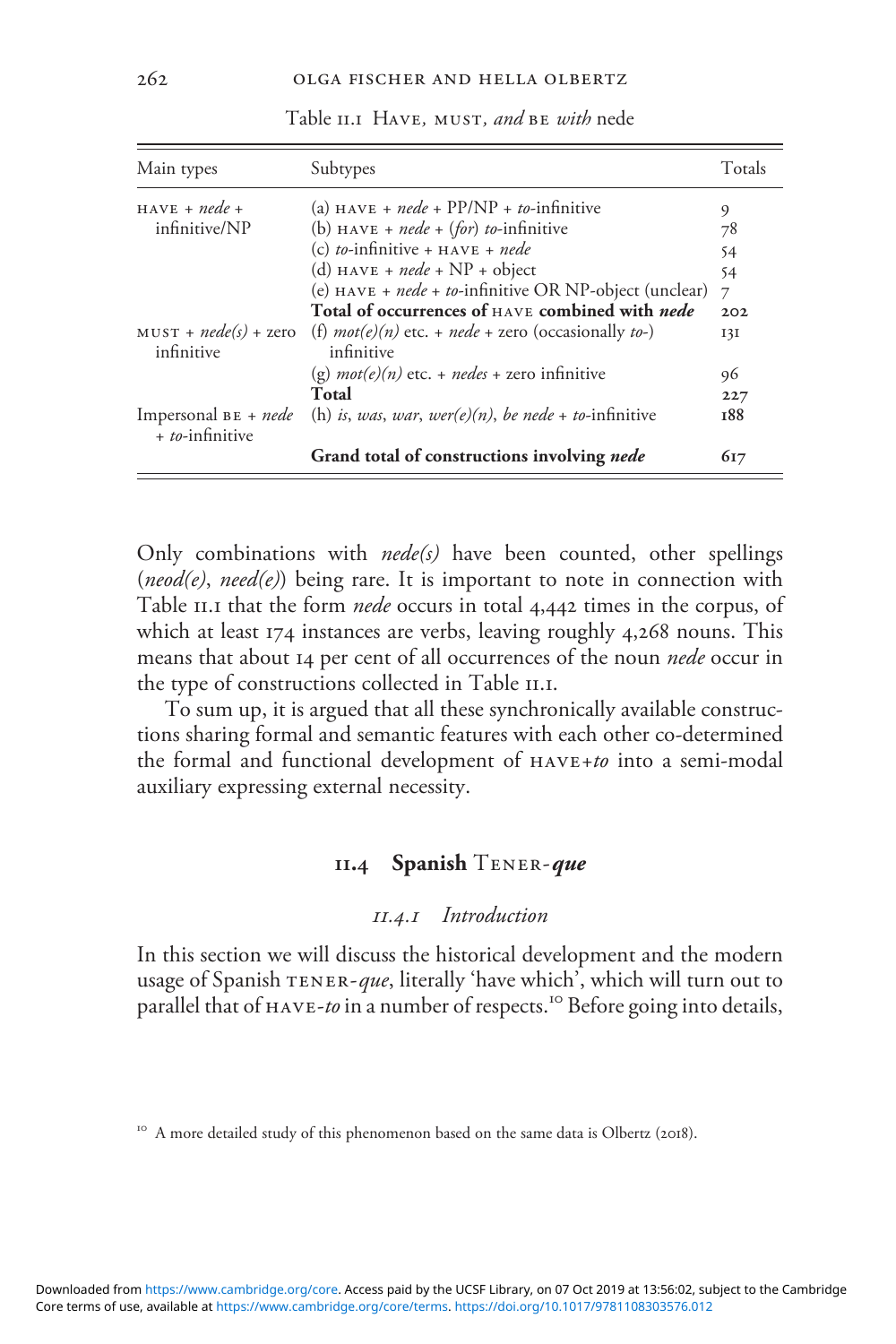however, let us first consider some basic properties of TENER-que: (i) the relation with its competitors and (ii) its meanings. Consider the following example of TENER-*que* and its competitors  $(3)$ .<sup>11</sup>

(3) A las once\_y\_media sería la reunión con los de la firma at the half-past-eleven would-be the meeting with the of the firm y **tenía que / había de / debía (de) / había que**<br>and had-he to had-he to must-he (to) there-was to and had-he to had-he to must-he (to) there-was to **presentarles** algo convincente. present[INF]-them something convincing 'At half past eleven the meeting with the people of the company would take place and he had to show / there had to be shown something convincing to them.'

(1982 Lourdes Ortiz, 'Paisajes y figuras')

Example (3) shows that, in addition to  $TENER$ -que, there are three competing constructions, namely  $HABER-de 'have to',$  the modal DEBER and its free variant DEBER-de 'must',<sup>12</sup> inherited from Latin *debere*, and the impersonal modal construction with haber-que, literally 'there to-be which'. This means that, whereas English HAVE-to is the only possessionbased modal expression, Spanish has three possession-based modal constructions. However, there are only a few contexts that allow the use of all three of them.

As regards the meanings of  $TENER$ -que, consider (4) and (5), which illustrate internal (auto-imposed) and external (directive) deontic necessity meanings.

(4) Tengo que llamarle como sea, tengo que hablar have-I to call[INF]-him how may-be have-I to speak[INF] con él pase lo\_que pase. with him may-happen what may-happen 'I must call him now, I must talk to him, whatever may happen.' (1990Carmen Rico Godoy, Cómo ser una mujer y no morir en el intento [CREA])

<sup>&</sup>lt;sup>11</sup> In order to keep the glosses to a minimum and at the same time provide the necessary morphological information, we have added an appendix listing the relevant parts of the verbal paradigms of the two verbs that are central in this account, viz. tener and haber, both for Modern and for Medieval

Spanish. 12 See Eddington and Silva-Corvalán (2011) on the nature of this variation.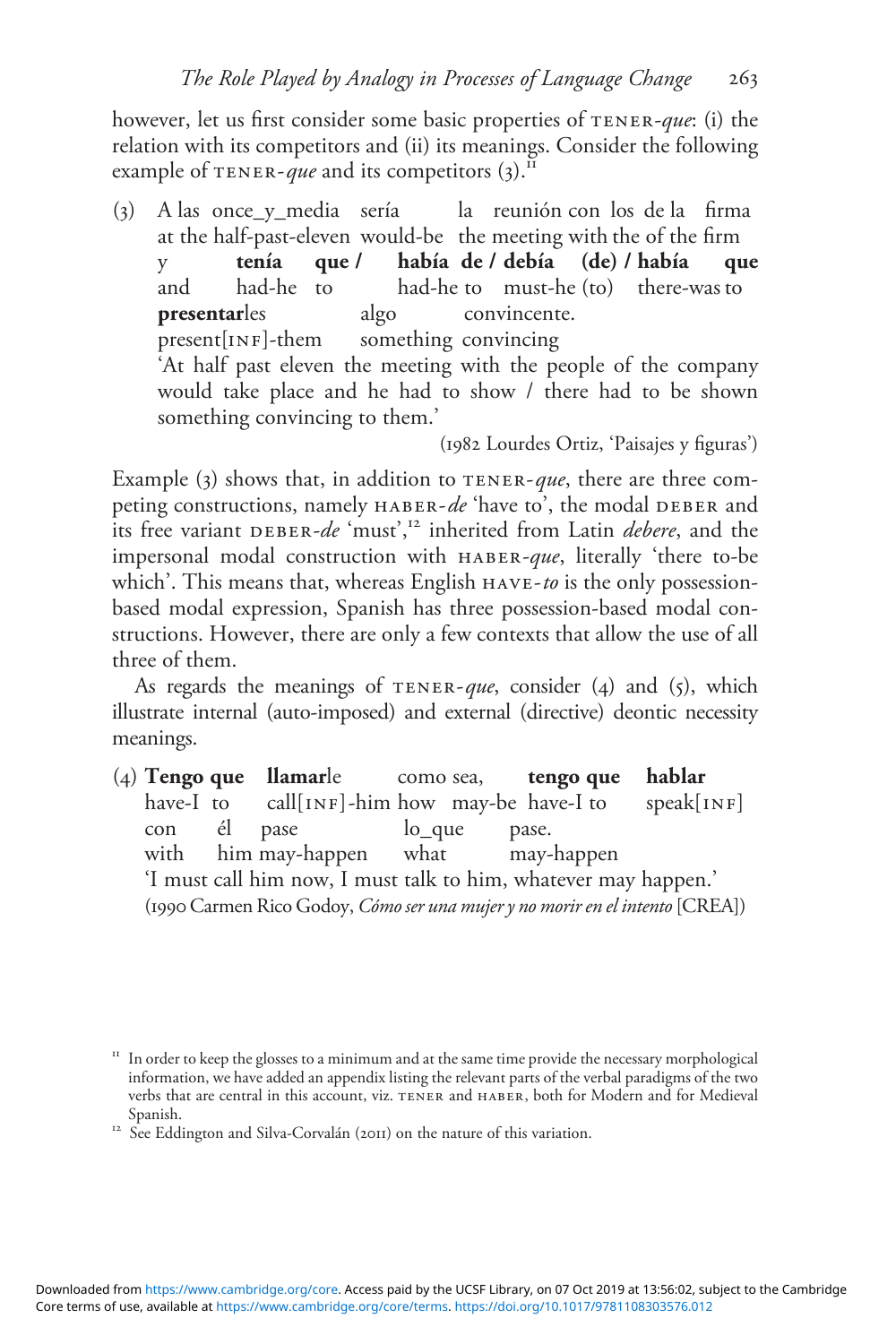(5) Para eso la pagamos, ¿no? [...] tiene que barrer, for that her pay-we not has-she to sweep[INF] fregar, limpiar los cristales, regar las plantas  $mop[INF]$  clean[INF] the windows water[INF] the plants y acercarse a Correos. and approach  $[NF]$  to post-office 'This is what we pay her for, isn't it?  $[...]$  she has to sweep, to mop, to clean the windows, to water the plants, and to go to the postoffice.'

(1995 Adolfo Marsillach, Se vende ático [CREA])

The meanings of (4) and (5) could, in principle, also be expressed by HABER-de and DEBER(-de), but probably not by the impersonal haber-que.

TENER-que expresses a different type of external necessity meaning in (6), in which the source of the modality is not the will of an individual (either the subject-referent or someone else) or a social norm, but an inanimate entity incapable of will (cf. Narrog 2012: 46–9).

(6) La carne tuvimos que tirarla: the meat  $h$  had-we to throw-away[INF]-it la humedad la había corrompido. the wetness it had rotten 'We had to throw away the meat: it had gone off due to the humidity.' (1985 Julio Llamazares, Luna de lobos)

This type of modality can also be expressed by HABER-de and HABER-que, but not by  $DEBER(-de)$  (cf. Olbertz forthcoming).

In addition, TENER-que can express epistemic modality, albeit less frequently than  $DEBER(-de)$  – see (7).

(7) Me voy, Julio, es ya tarde y tienes que estar myself go-I Julio is already late and have-you to be  $[NF]$ cansado. tired

'I'm leaving, Julio, it's already late and you must be tired.'

(2013 Álvaro Pombo, Relatos sobre la falta de sustancia y otros relatos)

Apart from TENER-que and DEBER(-de), HABER-de is also possible for the expression of epistemic necessity, but the impersonal construction HABER-que is not (Gómez Torrego 1999: 3357; García Fernández 2006: 164, 167).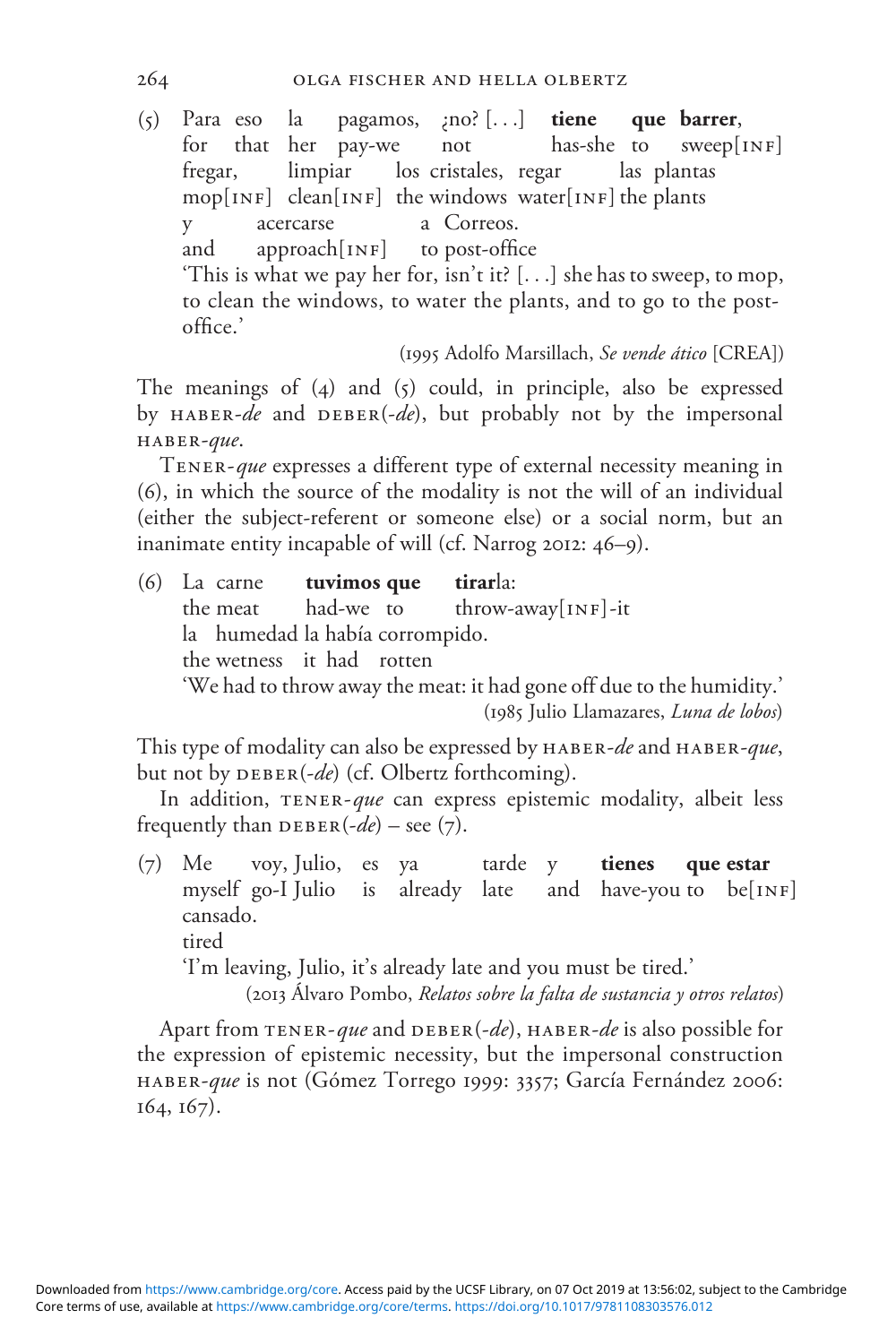|                  |       | TENER-que HABER-que | $DEBER(-de)$ HABER-de |      | Totals     |
|------------------|-------|---------------------|-----------------------|------|------------|
| absolute numbers | 816   | 232                 | 89                    | 0.44 | I, I42     |
| percentages      | 71.45 | 20.32               | 7.79                  |      | <b>IOO</b> |

Table 11.2 Frequencies of verbal expressions of modal necessity in spoken Modern Spanish

This means that, like  $HAVE-*to*$ ,  $TENER-*que*$  can express any kind of modal necessity. Although, in principle, the same holds for HABER-de, in spoken Peninsular Spanish TENER-que is over 150 times more frequent than haber-de. Table 11.2 shows the overall frequency relations of the four constructions.<sup>13</sup>

Finally, it is important to note that, whereas Spanish periphrastic verbal constructions (carrying modal and aspectual meanings) are generally constructed with prepositions before the infinitive, either  $a$  or  $de$ , TENER-que and impersonal  $HABER-que$  are the only constructions to be conjoined with the infinitive by means of what was originally a relative pronoun. As will become clear in Section 11.4.2, this relative pronoun functioned at first as the 'shared' object of both tener/haber and the infinitive (a situation rather similar to the shared object in the have-construction in OE and ME, cf. (1a) above). Later the pronoun loses its object function, and begins to function as an infinitival marker. This 'loss' of its object function is in some ways comparable to the loss of the object noun need in the ME construction (cf. points (vi) and (vii) above in Section 11.3) in that in both cases it allowed the finite verb and the infinitive to become adjacent, enabling the grammaticalisation of the original possessive verb into a (semi-)modal auxiliary.

In the following we will first show how TENER-que came into existence in Medieval Spanish (Section 11.4.2). Given that  $TENER$ -que is the youngest of the four competing constructions, we will have to consider the constructions with haber too (Section 11.4.3 on Medieval Spanish and Section 11.4.4 on the sixteenth to nineteenth centuries), as well as a number of other linguistic facts in order to show how and why tener-que has become the most popular expression of modal necessity in Modern Spanish (Section 11.4.5). We will end this section with a short

 $13$  These data are based on a 443,533-word oral corpus from Alcalá de Henares (Moreno Fernández et al. 2002–2007), which contains a total of 1,142 tokens of modal auxiliaries.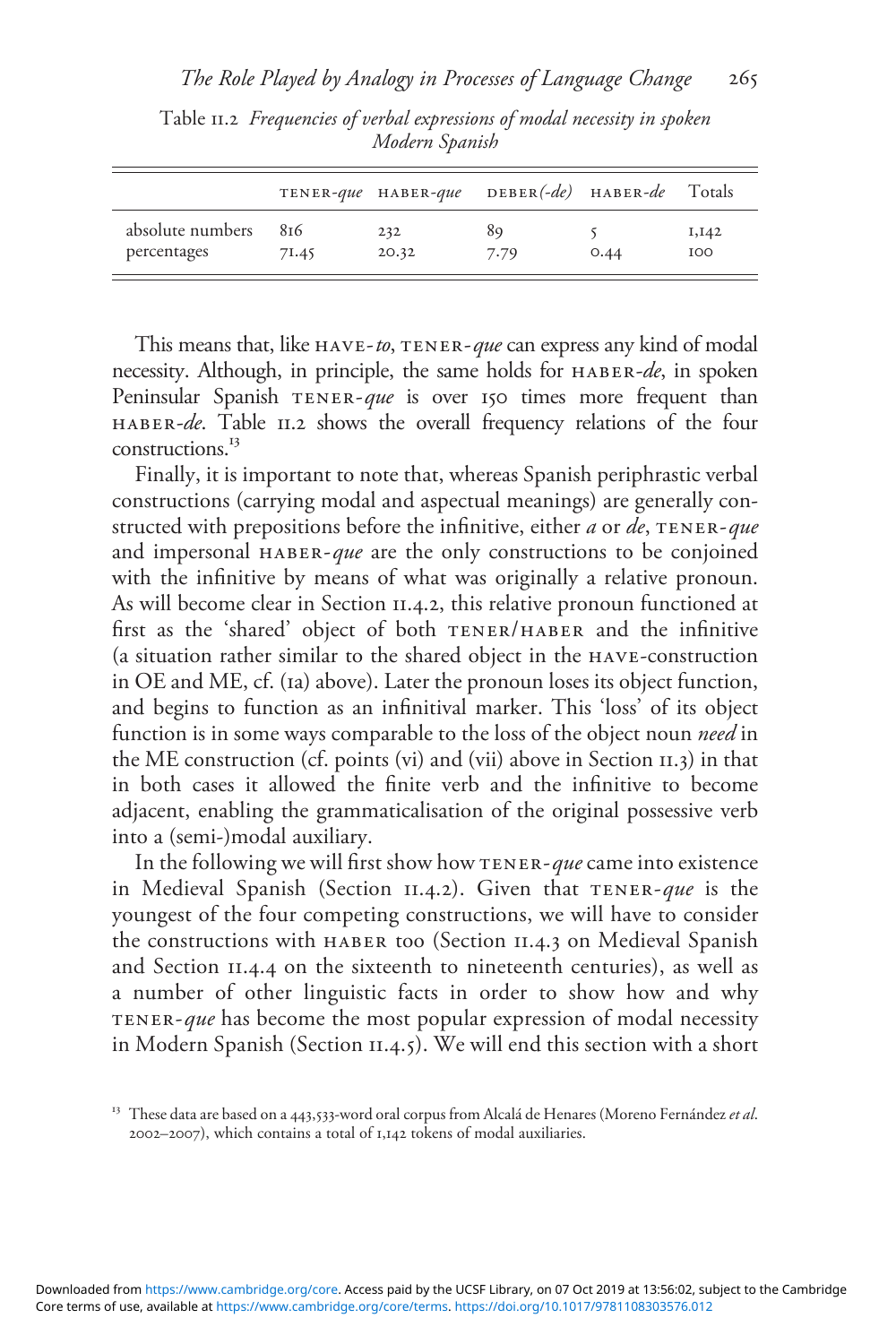summary (Section 11.4.6). The analysis is based on Spanish literary prose mainly from the two online databases provided by the Real Academia Española: Corpus Diacrónico del Español (CORDE) for historical and the Corpus de Referencia del Español Actual (CREA) for late twentieth-century data.

However, before going into any detail, two preliminary explanations are required. First, Medieval Spanish has two possessive verbs, tener and aver (= Modern Spanish haber). aver also functions as a perfect auxiliary and loses its lexical function between the fifteenth and the seventeenth centuries, leaving TENER as the only possessive verb. Secondly, whereas the change of constituent order between the OE and ME periods is crucial for the development of semi-modal  $HAVE-to$ , the corresponding word order change from preferred SOV in Classical Latin to SVO in Romance took place long before the first Spanish documented text (Bauer 2009), which probably dates from the early eleventh century. This means that the documented history of Spanish begins in the period that corresponds to ME rather than OE. This is why the auxiliary, the connecting element, and the infinitive are contiguous in Spanish from the very beginning.<sup>14</sup> It should also be noted that the strict SVO constituent order is what crucially distinguishes English and Spanish on the one hand from Dutch and German on the other (see Section 11.5).

#### $11.4.2$  How Did TENER-que Come into Existence?

The following two examples (8) and (9) are representative of the earliest occurrences of tener-que in Medieval Spanish literary prose.

(8) mucho tengo que vos gradescer por el bien que much have-I which to-you thank $[NF]$  for the good which de vos me viene from you to-me come 'much I have to thank you for the good things which come to me from you' (1482–1492 Garci Rodríguez de Montalvo, Amadís de Gaula [CORDE])

<sup>14</sup> Although the clitic has always tended to precede finite verbs and to follow infinitives or gerunds − a positioning that became standard by the end of the sixteenth century (Nieuwenhuijsen 2006: 1346) − in the earlier texts the clitic occasionally precedes the infinitive, thus interrupting the construction.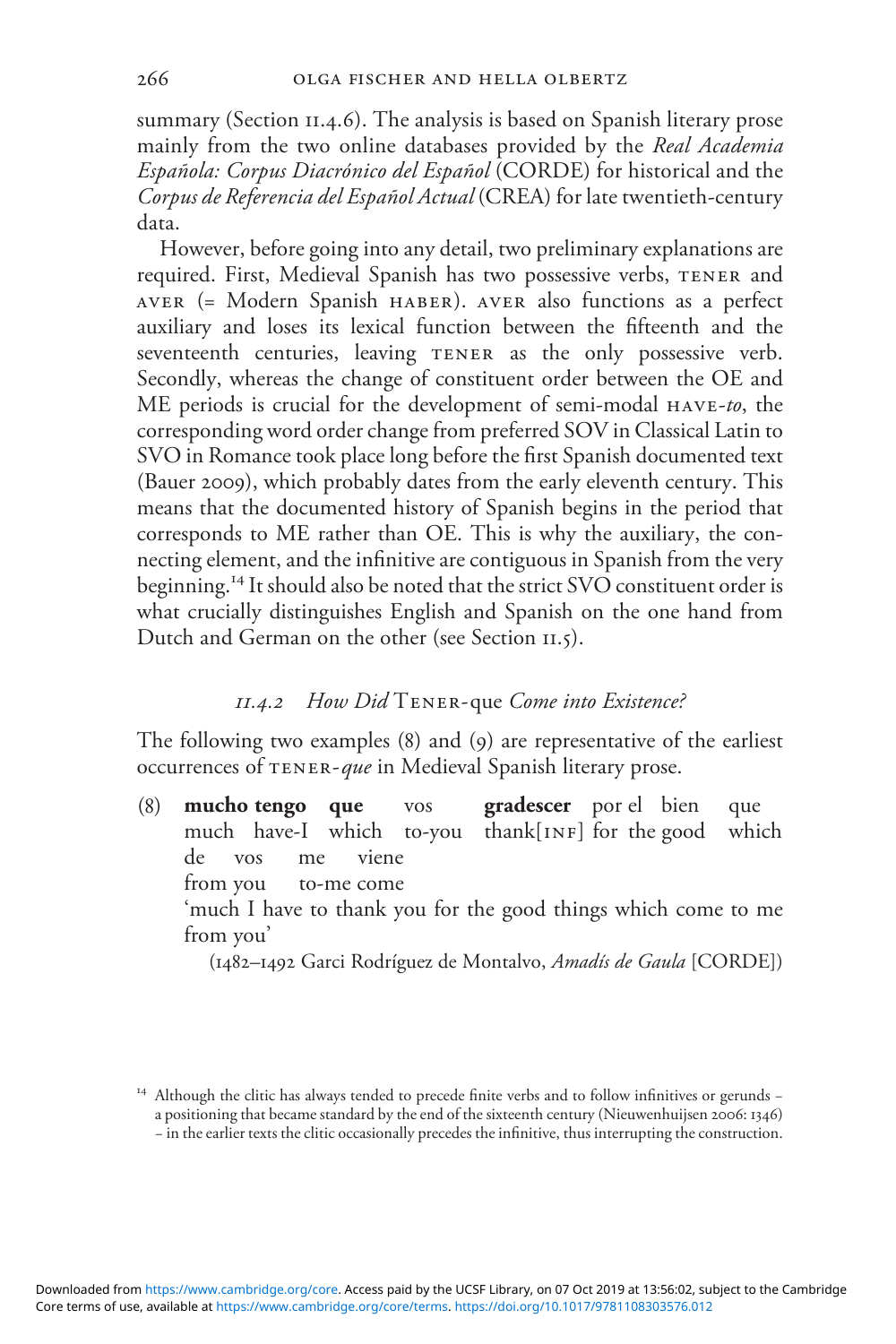(9) e vio los diablos que ponian todos los males que and saw-he the devils who put all the bad-things which avia fecho en una balança de peso e de la otra parte had-he done in a balance of weight and on the other side estando los angeles tristes porque non tenian que poner being the angels unhappy because not had which put[INF] en la balança in the balance

'and he saw the devils who put all the bad things which he had done on the weighing scales and on the other side there were the angels [being] unhappy because they had nothing to put on the scales' (literally: 'they had not which [to] put on the scales')

(1400–1421 Clemente Sánchez de Vercial, Libro de los exemplos por A.B.C. [CORDE])

In both examples, possessive TENER and the verb in the infinitive share both their subject and their object. The referent of the object is the head of the relative pronoun que. Example (8) illustrates a minimally headed relative clause, the head being the indefinite quantifier *mucho*, and (9) is representative of the frequent case of a headless relative clause which is typically negated, thus implicating nada 'nothing' as a head. The way in which the construction must be interpreted depends entirely on the context, i.e. on the verb in the infinitive and on the nature of the shared arguments. In (8) a necessity reading is the most logical one and in (9) the most obvious reading is that of possibility. This situation is again comparable to the situation in OE and ME where a similar construction containing a shared object and subject could also express both possibility and necessity depending on context; see (1a) above.

Given that negated headless relative constructions analogous to (9) have been attested in Latin already (Lehmann 1988: 208), it is not surprising that we find, even before the first attested cases of TENER-que, attestations of a parallel construction in Medieval Spanish with the  $-$  by then synonymous ‒ verb aver (Modern Spanish haber) – see (10).

(10) non puede ser que yo non vaya a aquella isla, ca not can-it  $be[INF]$  that I not go to that island since **non has que temer** en ir yo a aquel lugar; not have-you which fear[INF] in  $g_0$ [INF] I to that place 'it cannot be that I do not go to that island, since you have nothing to fear when I go to that place;' (literally: 'you have not which [to] fear') (1251 Anonymous, Calila e Dimna [CORDE])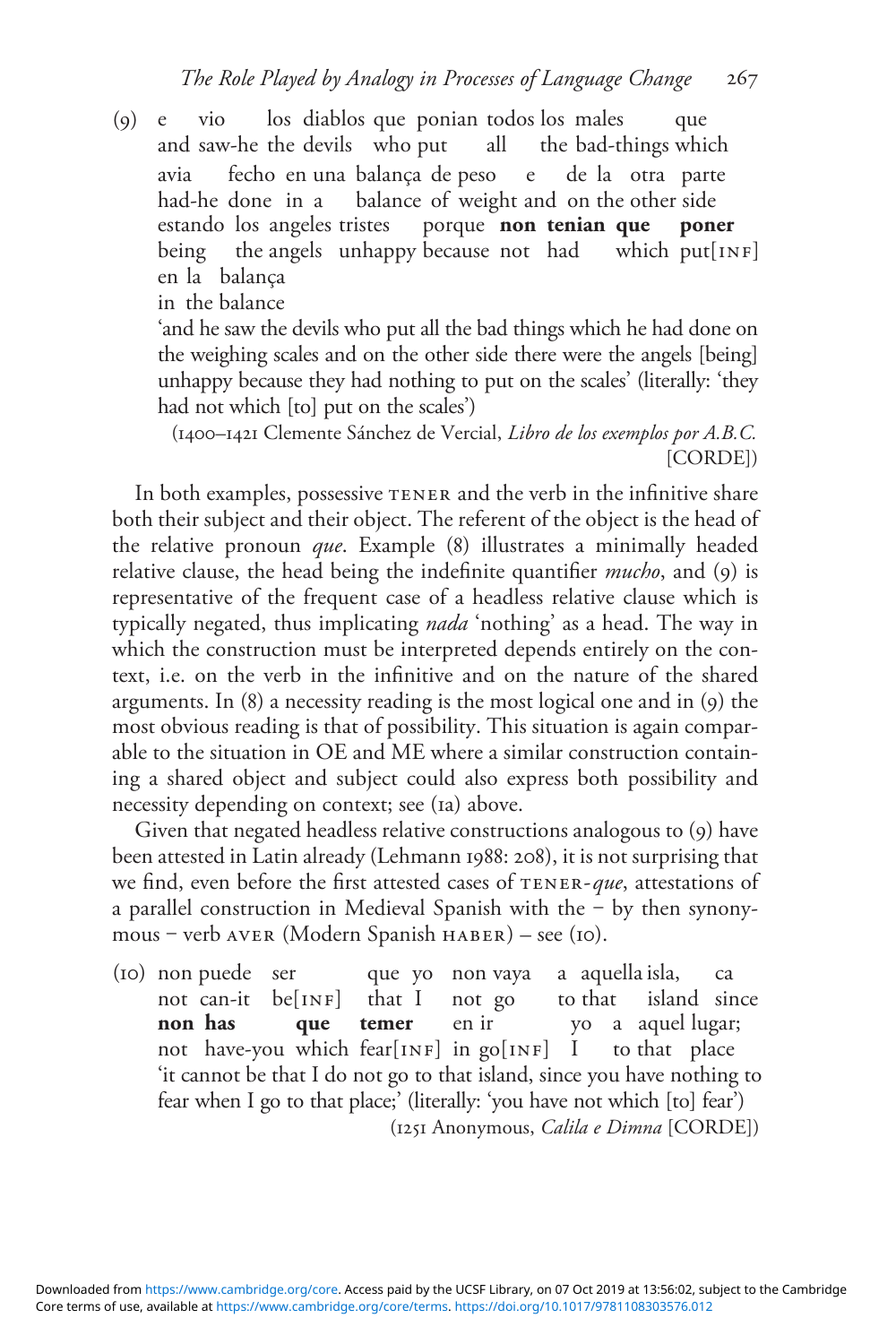Both  $TENER-que$  and  $AVER-que$  remain infrequent in Medieval Spanish.<sup>15</sup> However, both come to be grammaticalised into verbal expressions of necessity in the nineteenth century or even later,  $TENER$ -que more rapidly than  $AVER/HABER-que$ . In order to account for these facts, we must first have a look at the other expressions of modal necessity based on possessive verbs that were in use before AVER-que and TENER-que.

#### 11.4.3 Other Possession-Based Modal Constructions

Apart from the ubiquitous Latin-based modal DEBER and its Medieval Spanish variant *dever*, the oldest Medieval Spanish prose texts contain examples of AVER followed by the preposition *a* or *de* and an infinitive. Although these two prepositions have basic locative meanings (directional for  $a$  and source for  $de$ ), they are virtually meaningless in the present context. Both *a* and *de* are in use until the end of the fifteenth century, although with the highly frequent third-person singular present tense form ha, the preposition de has always been preferred, probably for euphonic reasons.<sup>16</sup> In the sixteenth century the preposition  $\vec{a}$  was definitively ousted by *de*. The 'choice' for the preposition *de* may have been on analogy with the older construction ser-de 'be to' (Yllera 1980: 96).<sup>17</sup>

In the remainder of this section, we will first consider the grammaticalisation of AVER-de and then provide a possible explanation of how it acquired the meaning of modal necessity. Note that in (11) aver combines with an intransitive verb, i.e. there is no possible possessee argument for aver. In (12), auxiliary aver combines with 'itself', i.e. with aver as a possessive verb, and in (13) it combines with a copular verb.

- (11) Et ssi emienda deue sser ffecha a los omnes, quanto and if atonement must be[INF] made to the men how-much más a Dios, que nos ffizo, a cuyo juizio auemos more to God who us made to whose judgement have-we a yr. to  $go[INF]$
- <sup>15</sup> There is a total of eleven cases of AVER-*que* and thirteen examples of TENER-*que* in the present tense in narrative prose between the twelfth and the fifteenth centuries in CORDE, the largest diachronic
- <sup>16</sup> In the CORDE juridical prose texts of the twelfth and thirteenth centuries, the preposition *a* prevails in the second-person plural forms *auedes/avedes*, but with the third-person singular form  $ha$ , the preposition  $de$  is more than three times as frequent as  $a$ .
- <sup>17</sup> Interestingly, it is by analogy with  $s_R$ -de and  $AVER$ -de that the Latin-based deber also comes to be used with the preposition  $de$  sometimes, and in the first texts occasionally with  $a$  (Yllera 1980: 128).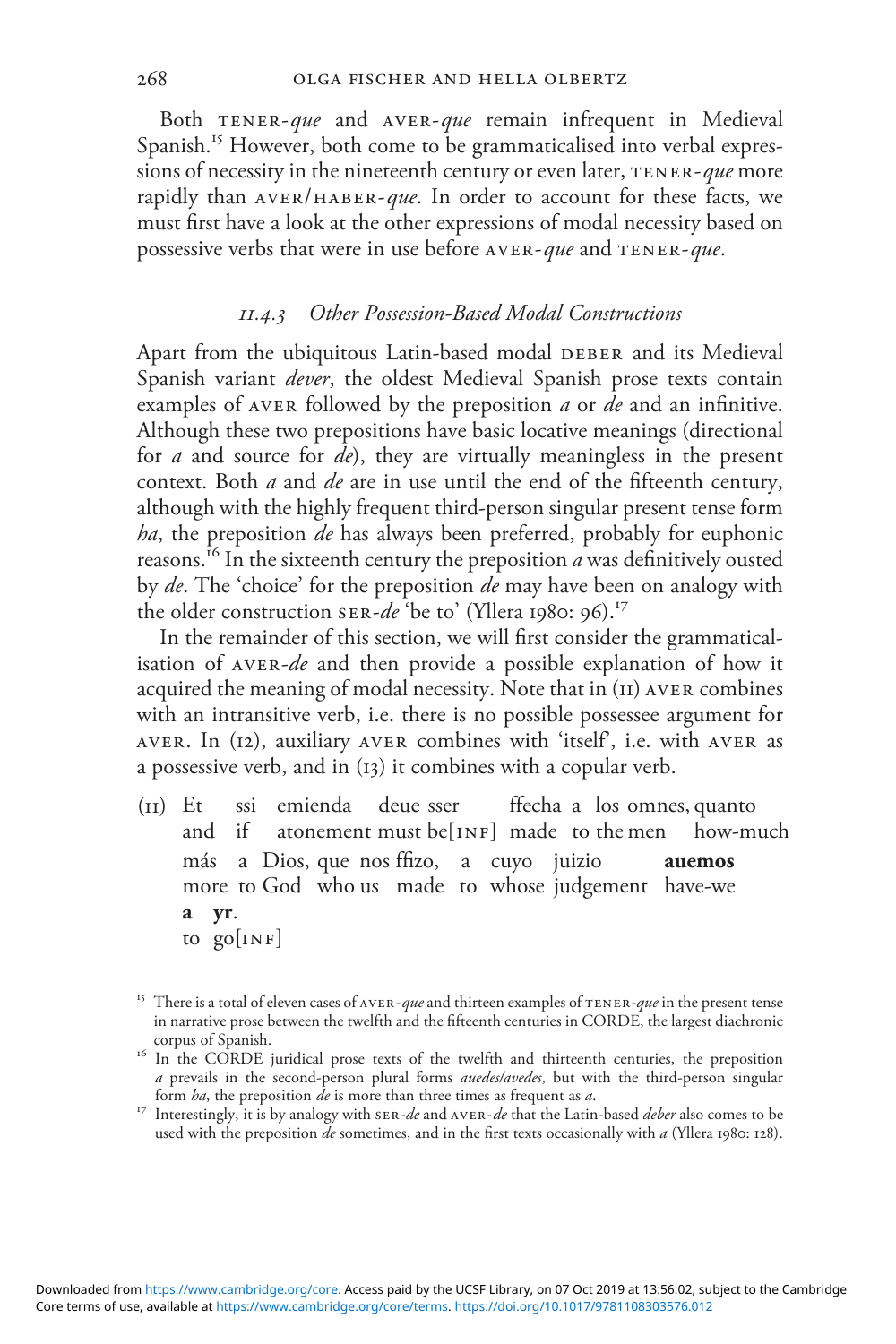'And if atonement must be made to men, how much more to God, who made us, and to whose judgement we will go.'

(1252–1270 Alfonso X, Setenario [CORDE])

- $(12)$  E dixo que **ha de aver** en el creyente diez e seis and said-he that has-it to have[INF] in the believer sixteen virtudes virtues 'And he said that the believer has to have sixteen virtues.' (1250 Anonymous, Bocados de Oro [CORDE])
- $(13)$  Ca todo aquel que es mesturero por fuerça ha de ser for all that-one who is tell-tale by force has to be[INF] dezidor & asacador de todo mal teller & instigator of all evil 'For whoever is a tell-tale, necessarily must be one who tells and instigates all evil.'

(1293 Anonymous, Castigos [CORDE])

What motivates this high degree of grammaticalisation is the fact that the construction has its origin as early as Classical Latin. Pinkster (1987: 205–6) shows that the first attested example of the Latin habere +infinitive construction is from a text by Cicero dating from 80 BC; the construction becoming somewhat more frequent in the second century AD. The Latin construction had a future-oriented meaning with a modal overtone, such that *habere* could be substituted with a form of *posse* 'can' or of debere 'must', the choice between the two being entirely context-dependent.

As regards the semantics of the early construction, it may be that of futurity as in (11) but it may also have a modal meaning, as illustrated in (12) and (13). The future meaning coexists with the modal meaning until early Modern Spanish, and even in twentieth-century texts there are incidental uses of  $HABER-de$  with a future sense.<sup>18</sup> This may seem strange as there already was a specialised expression for the future in Medieval Spanish, i.e. the combination of an infinitive with auxiliary haber, which had already fused into a new synthetic form in most contexts. However, the origins of the HABER-de construction and the synthetic future are very similar: Latin *habere*+infinitive for what became the modal construction and

<sup>&</sup>lt;sup>18</sup> In Present-day Spanish  $HABER-de$  is even used as the default form of the future in some American varieties spoken in e.g. Ecuador and Mexico (see also Real Academia Española and Asociación de Academias de la Lengua Española 2009: 2146–7).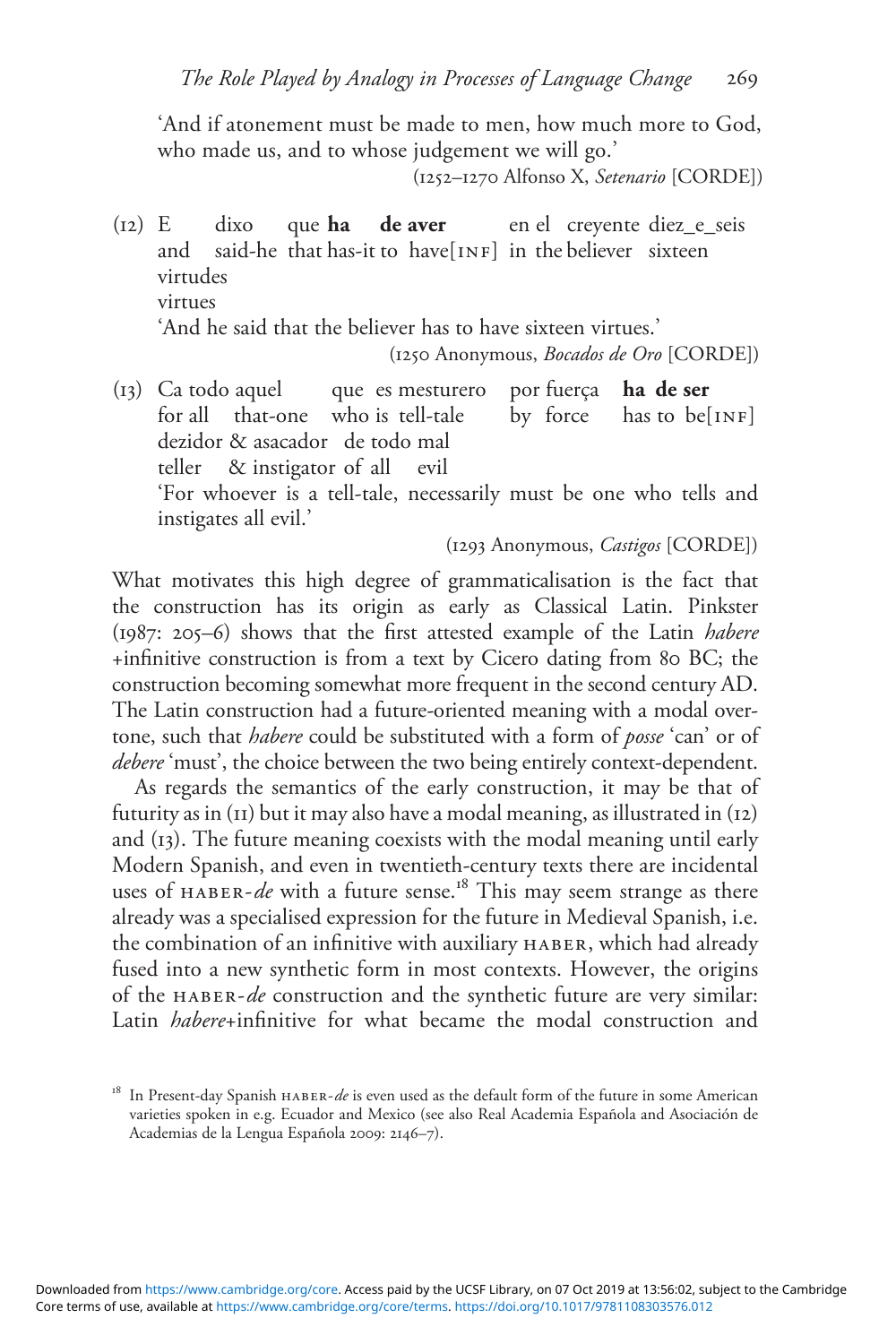infinitive+habere for the future (Fleischman 1982: 113; Pinkster 1987: 205–14), which motivates the association of  $HABER-de$  with the future.<sup>19</sup>

With respect to the modal meaning, (12) and (13) are representative of both Medieval and Modern Spanish HABER-de in the sense that they are both expressions of modal necessity, i.e. the meaning no longer depends on the context as in the case of the Latin predecessor. The explanation for this lies probably in the highly frequent collocation of aver with menester de 'need of' followed either by an infinitive or a noun phrase.<sup>20</sup> Consider the following example (14) with an infinitive.

(14) E despues\_que en algunos dias oujere assy bolado has and after in several days had-he thus flown have-you menester de catar otro falcon menester de catar otro falcon need of watch[INF] another falcon 'And after having thus flown for several days, you need to/have to watch a different falcon.'

(1386 Pedro López de Ayala, Libro de la caça de las aves [CORDE])

The perceived analogy of AVER-de+infinitive with AVER-menester-de +infinitive (or NP) will have strengthened the association of AVER-de with necessity in very much the same way as the collocation of HAVE with nede +to-infinitive in English prompted the necessity reading of  $HAVE-to$ , as indicated in Section 11.3. In addition, the now obsolete noun *menester* 'need', also occurred as an impersonal construction with the copula ser 'to be' (again, just like ME, see ( $id$ ) in Section  $II.3$ ),<sup>21</sup> but from medieval times onward, until its obsolescence in the nineteenth century, the personal construction AVER/HABER *menester de* was the most frequent collocation.

<sup>19</sup> The difference between the two is that infinitive+*habere* is more grammaticalised and probably older: although word order is flexible in Classical Latin, there is a preference for SOV in main clauses, such that the finite verb would be at the end of the clause (Pinkster 1987: 281–3; Bauer 2009), and therefore it is probable that the new future was formed in that period. This difference in periodisation explains why the Medieval Spanish synthetic future is much more frequent in the early texts than haber-de+infinitive: in the thirteenth-century texts of CORDE, there are 6,214 tokens of

*fecho* 'done' and *dicho* 'said' are more frequent.<br><sup>21</sup> In the following example the use of *menester* parallels that of *nede* in example (1d) in Section 11.3: the third-person singular future against 682 corresponding forms of  $HABER$ -de+infinitive.<br><sup>20</sup> In the *Corpus del Español, menester* is one of the most frequent words to immediately follow all forms of aver in the thirteenth to fifteenth centuries. Only the perfect constructions with the participles

| t In the following example the use of <i>menester</i> parallels that of <i>nede</i> in example (id) in Section 11.3: |    |             |      |  |                     |  |
|----------------------------------------------------------------------------------------------------------------------|----|-------------|------|--|---------------------|--|
| Agora nos                                                                                                            | es | menester de | aver |  | conseto como avamos |  |

|    |  | $\frac{1}{2}$                            |  |  | $\sim$                                                   |
|----|--|------------------------------------------|--|--|----------------------------------------------------------|
|    |  |                                          |  |  | now for-us is need to have[INF] advice how would-have-we |
| de |  | fablar ante nuestro señor Verenguer      |  |  |                                                          |
| to |  | speak[INF] in-front-of our Sir Verenguer |  |  |                                                          |

'Now we need to have advice on how to speak in front of our Sir Verenguer.'

(1400–1498 Anonymous, El baladro del sabio Merlín con sus profecías [CORDE])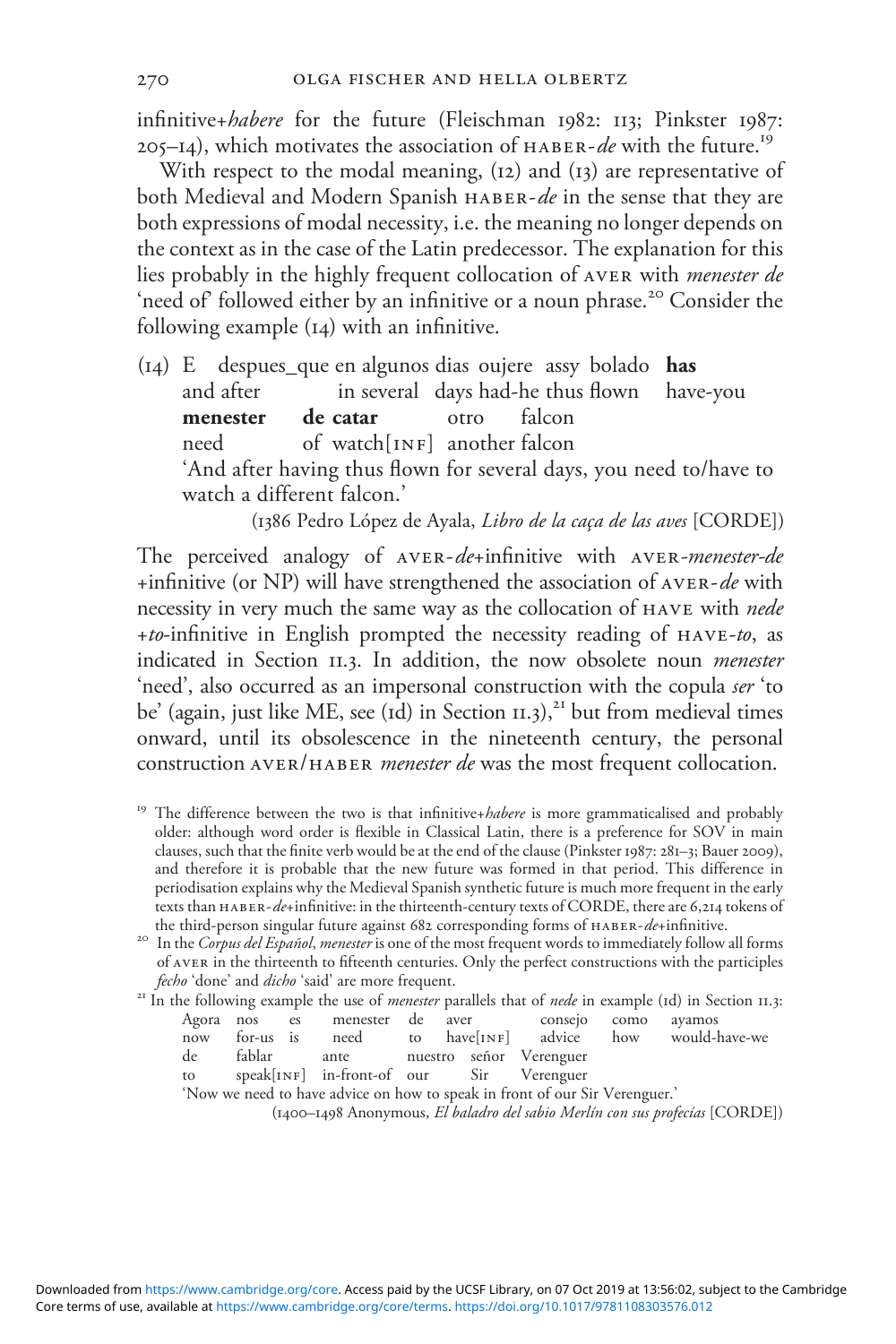Once the necessity reading of AVER-de had been firmly established, the innovative constructions  $AVER$ -que and  $TENER$ -que analogically 'inherited' this reading.

On analogy with  $AVER-de$ , and possibly also motivated by the Latinbased ser tenudo a/de 'be liable to' (see Garachana Camarero 2017), TENER-de arises in the course of the thirteenth century and gains a certain frequency in the fourteenth century. Consider (15).

(15) Pero antes fablaré con vos algunas cosas que but before will-speak-I with you some things which tengo de fablar. have-I to speak[ $INF$ ] 'But first I will tell you some things I have to tell.' (1300–1305 Anonymous, Libro del Cavallero Cifar [CORDE])

Example  $(t_5)$  is entirely parallel to  $(8)$ – $(t_0)$ , in that the possessive finite verb and the non-finite verb share both the subject and the object referent. However, in the fifteenth century we already find more grammaticalised instances of  $TENER-de - sec (16)$  and  $(17)$ .

(16) la mysma obydyencya, amor y acatamiento os the same obedience love and respect to-you tengo de tener como antes have-I to have $\lceil$ INF $\rceil$  as before 'the same obedience, love, and respect I will have for you as before' (1492 Anonymous, La corónica de Adramón [CORDE])

(17) yo le dyré que tengo de yr allá I to-him will-say-I that have-I to go[INF] there con más gente. with more people 'I will tell him that I have to go there with more people.' (1492 Anonymous, La corónica de Adramón [CORDE])

In (16) the finite verb TENER combines with the infinitive of TENER, due to which the first TENER can only be read as an auxiliary. In (17) tener occurs with an intransitive verb, so there is no object to be shared by both verbs, and therefore a possessive reading of the finite verb is excluded. With regard to the semantics of TENER-de in these examples, (16) illustrates its use for the expression of futurity and (17) for that of modal necessity. This means that, in spite of its initially lexical nature, the development of TENER-de is entirely analogous to that of aver-a/de: it grammaticalises rapidly and comes to express the same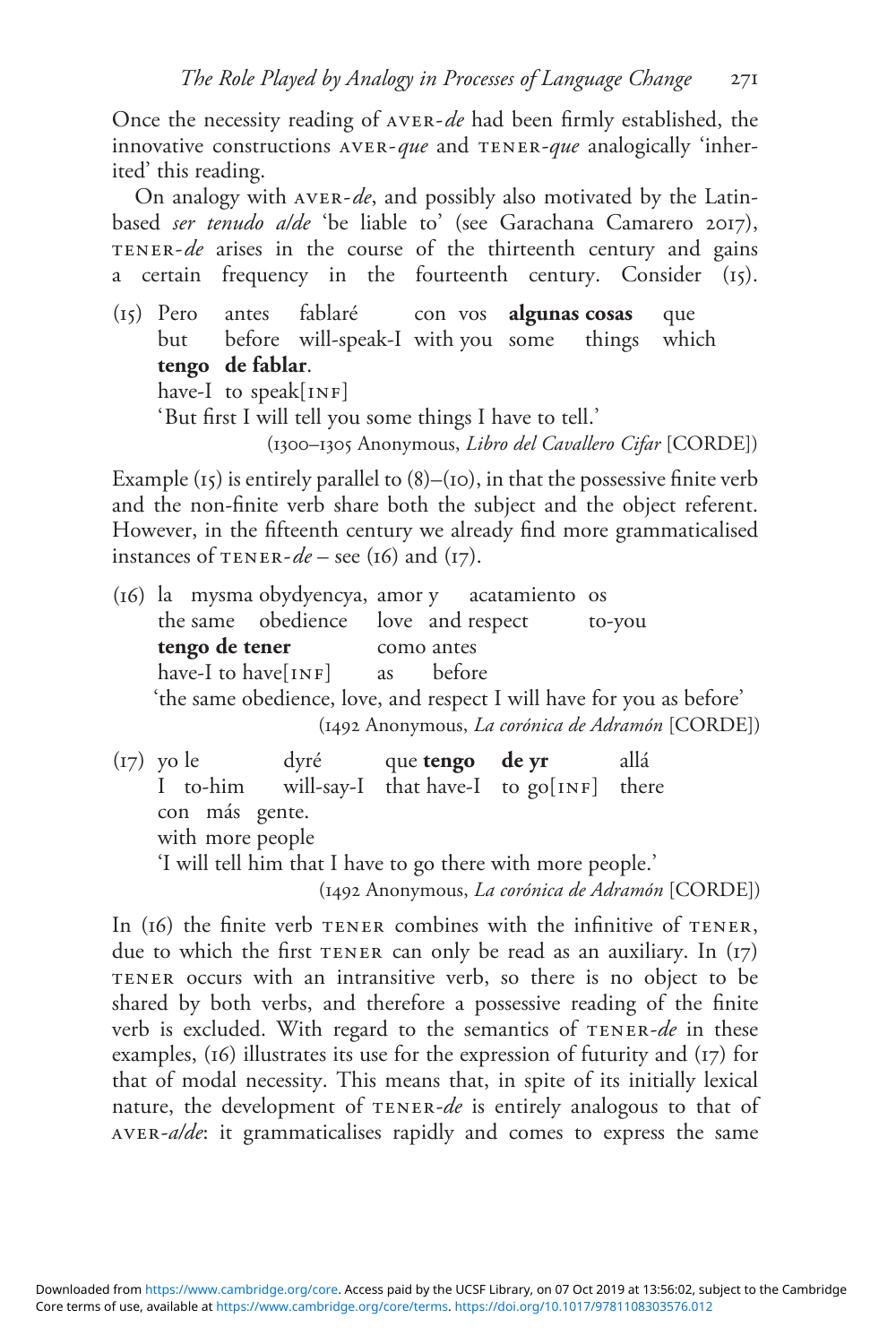meanings as its predecessor.<sup>22</sup> However, differently from the construction with AVER, TENER-de never becomes really frequent (see Table II.3) in Section 11.4.4 below).

Having considered the competing possession-based constructions, AVER-de and TENER-de, let us now return to the constructions with a relative pronoun, TENER-que and AVER-que.

## 11.4.4 Postmedieval Tener-que and Haber-que

For a better understanding of what happens with TENER-que, let us first consider the story of  $HABER-que$ , which in the course of the fifteenth century disappears in its personal use and takes on an impersonal function instead. This impersonal use arises in the thirteenth century from an existential use of haber, which begins with the collocation of the third-person singular present tense  $ha$  'has-he/she/it' with the now extinct particle  $\gamma$  'there', the combination soon being written as *hay*. (Note here again the links between existential possessive verbs and impersonal constructions, as we saw in English too, cf. (iv), (v), and (vii) in Section 11.3.) In the course of the fifteenth century the existential haber spreads to other tenses. In the same period, impersonal haber comes to be used with *que*+infinitive in what will gradually become an impersonal expression of modal necessity. Consider the following two examples (18) and (19).

- (18) Acábese la misa, que mucho hay que parlar may-end the mass for much there-is which talk[INF]<br>del sermón sermón of-the sermon 'May the mass end soon, for there is much to talk about the sermon.' (1550 Juan de Arce de Otálora, Coloquios de Palatino y Pinciano [CORDE])
- (19) Hay que ser tolerantes con los que están debajo, there-is to  $be[INF]$  tolerant with the which are below porque si los de debajo se mueven se cae because if the from below themselves move himself fall-he el que está encima. the who is above

For more details on the relationship between AVER-de and TENER-de, see Garachana Camarero and Rosemeyer (2011: 38–46) and Garachana Camarero (2017).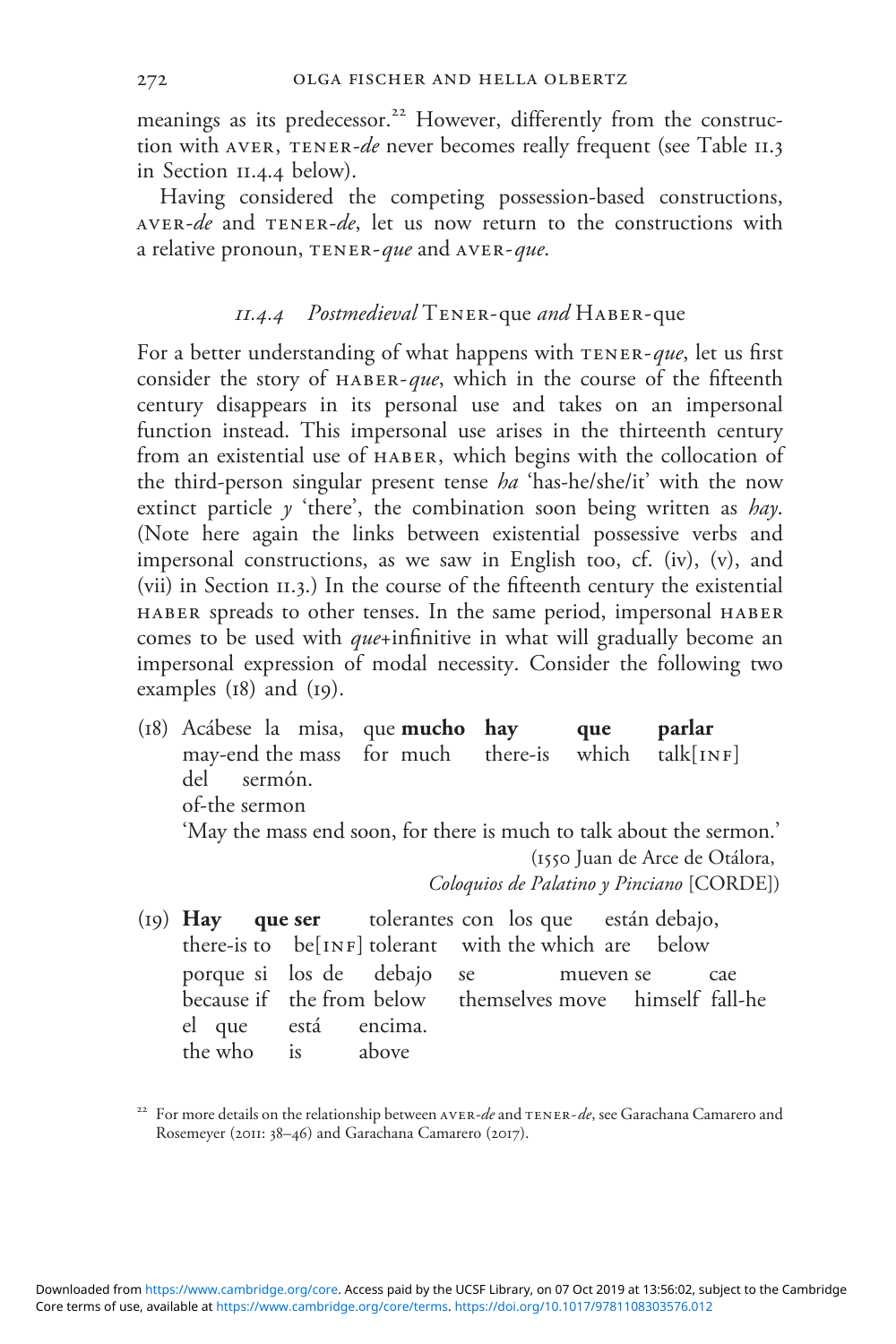'One must be tolerant with those from below, because as soon as those from below move, the one who is above will fall.'

> (1898 Ángel Ganivet, Los trabajos del infatigable creador Pío Cid [CORDE])

Example (18) is representative for the use of the HABER-que construction until the nineteenth century: an existential construction with a headless relative construction indicating a purpose-like function. To the degree that impersonal ser menester 'be necessary' becomes obsolete, hay que fills the gap and grammaticalises. In (19) it is followed by a copular construction; que is no longer a relative pronoun and the construction functions as an impersonal expression of necessity.

The TENER-que construction is still rare in Medieval Spanish, and in the fifteenth century it occurs exclusively in contexts that are compatible with a lexical reading of  $TENER-gue$ , like the cases quoted in (8) and (9) above. In the sixteenth century, however, when  $TENER-que$  becomes more frequent than  $TENER-de$ , there are first signs of grammaticalisation – see (20).

(20) Yo **tengo que pescar** anguilas en el río Nilo<br>I have-I to fish[INF] eels in the river Nile I have-I to fish[INF] eels in the river Nile 'I have to fish eels in the river Nile.'

(1542 Anonymous, Baldo [CORDE])

In this example (20), *que* can no longer be read as a relative pronoun, because there is an explicit object, anguilas, which follows the infinitival verb and cannot be interpreted as the head of a relative clause because que, rather than following *anguilas*, precedes the infinitive. Therefore, que now merely functions as a nexus between the finite form of TENER and the infinitive, in the same way as de precedes the infinitive in HABER-de and tener-de and to precedes the infinitive in English. In other words, the object (anguilas) is no longer 'shared' by the infinitive and TENER as it was in the earlier constructions as in (8)–(10) above − and similarly for English in (1a) − but is now the object of the infinitive only.

In addition, now that TENER-que itself can be used without an object, instances with intransitive verbs begin to gradually emerge – see  $(21)$ .

(21) Cristo tenía que morir por el hombre. Christ had to  $diefINF$  by the human 'Christ had to die by human hand.'

(1613 San Juan Bautista de la Concepción, Algunas penas del justo en el camino de la perfección [CORDE])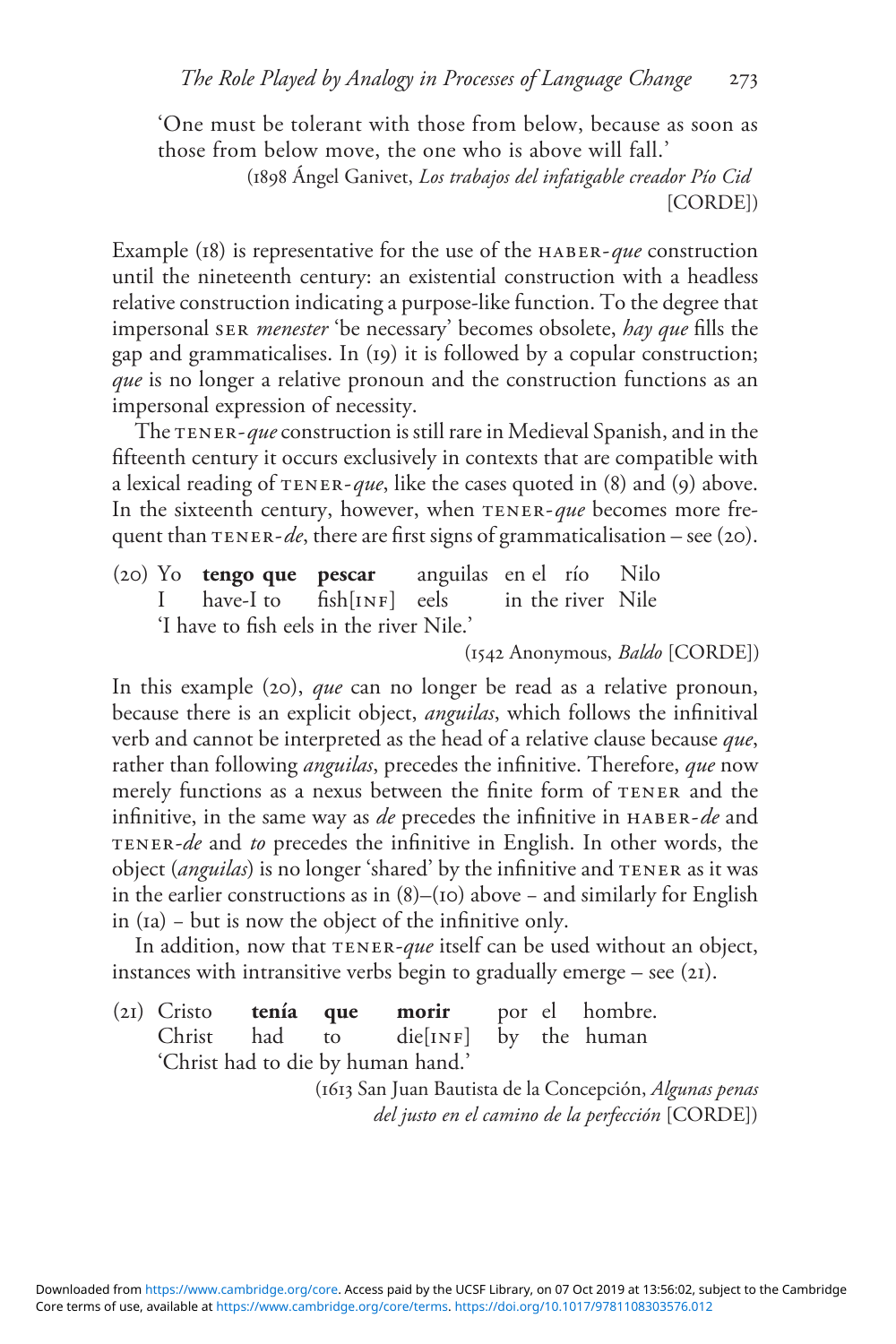But, as in the case of  $HABER-que$ , it is only in the nineteenth century, when TENER-que begins to become more frequent than HABER-de, that the construction comes to be systematically used with intransitive verbs and other expressions that are incompatible with any other reading than that of modal necessity, such as in (22), where  $TENER$ -que is followed by the copula ser.

(22) Ademas, en el clima cálido tiene que ser precisamente el moreover in the climate warm has to  $be[1NF]$  precisely the alimento de carne en menor cantidad que en el clima frio, food of meat in less quantity than in the climate cold 'Moreover, in the warm climate it is precisely meat that has to constitute a smaller part of the food than in the cold climate.'

(1832 Ventura de Peña y Valle, Tratado general de carnes [CORDE])

The comparison with English is again noteworthy. Only after the intermediate object *nede* (as in (Ic) above) has disappeared between HAVE and the infinitive, and the original shared object (as in (1a)) has acquired a regular position *after* the infinitive, does HAVE-to begin to be used with intransitive verbs. This happens slowly, and only becomes regular in the nineteenth century (cf. Krug 2000: 89–90).

The quantitative relations between the different Spanish constructions in postmedieval written texts from the sixteenth to the twentieth century are represented in Table 11.3.<sup>23</sup> It should be noted that the apparent perseverance of HABER-de is due to the fact that Table II.3 is based on literary texts, to which haber-de has become restricted in the twentieth century (Fernández de Castro 1999: 191–3). The situation is very different in the spoken data, with a much stronger preference for tener-que than in written texts (see Table 11.2 in Section 11.4.1 above).

The two sets of parallel HABER/TENER constructions with *de* and *que*, respectively, had very different fates. In principle, only one of the two continues to be used, in the case of de this is  $HABER$ , while  $TENER-de$  has in

<sup>&</sup>lt;sup>23</sup> To keep control over the data, the numbers in Table 11.3 are based on the preterite stems of the auxiliaries, yielding the preterite and the past subjunctive paradigm, which are sufficiently infrequent to allow for a full-fledged count in CORDE and CREA. A count of the more frequent present tense stems would have implied an obligatory random selection of the data, which would have made a quantitative comparison impossible. The 1500–1950 data are from all genres of narrative prose from the diachronic corpus CORDE. The relatively small number of tokens between 1650 and 1800 are due to the reduced literary production of that period. The data from 1950–2000 are a mix from CORDE (1950–1975) and the modern corpus CREA (1975–2000), where only novels have been taken into account.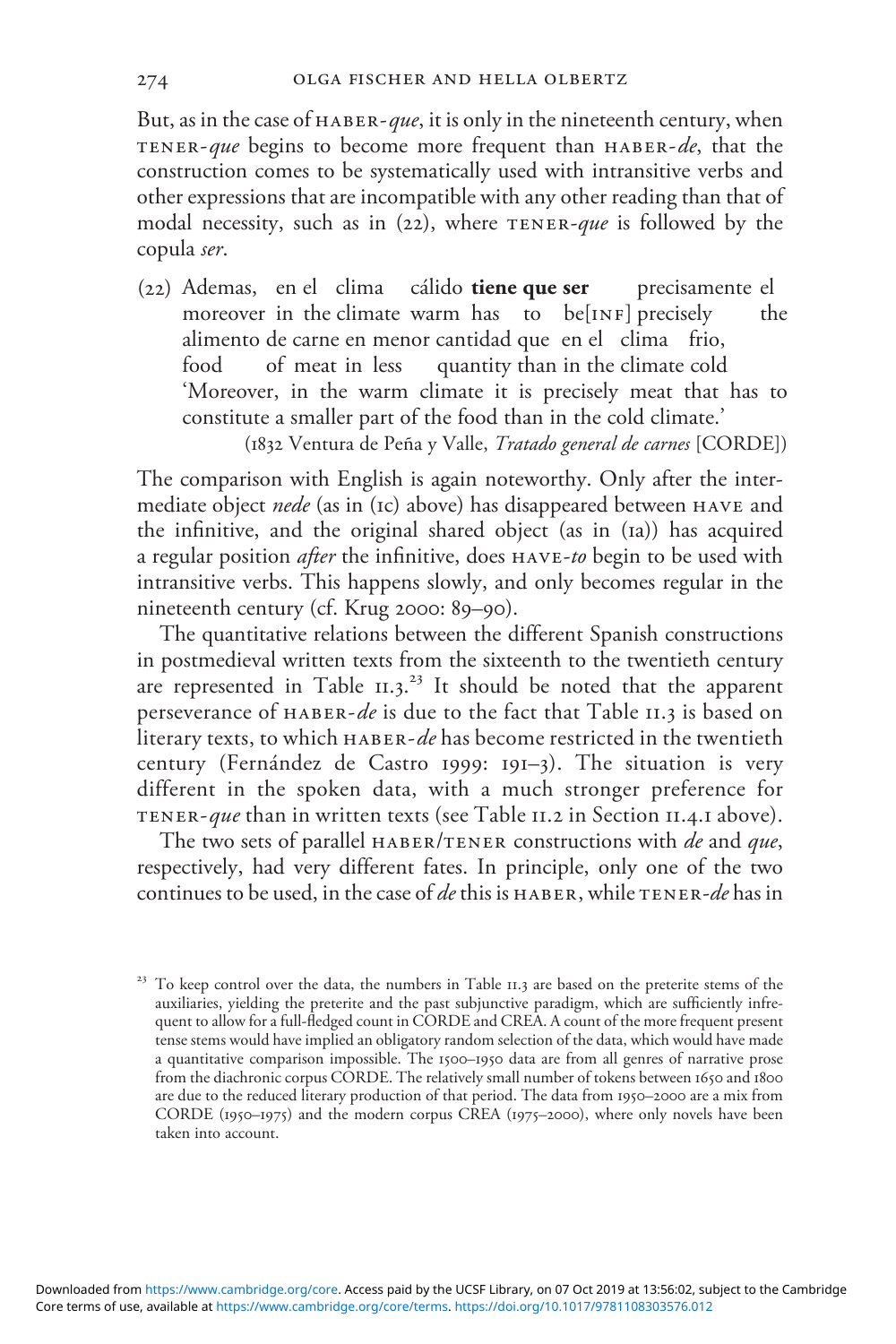|                                                                                                                      | $HABER-de$                                     |                                                                                        |                                                                  | TENER-de                                                                               |                                                                  | $HABER$ -que                                                                         | TENER-que                                                             |                                                                                       | Totals                                                                    |                                                                                      |
|----------------------------------------------------------------------------------------------------------------------|------------------------------------------------|----------------------------------------------------------------------------------------|------------------------------------------------------------------|----------------------------------------------------------------------------------------|------------------------------------------------------------------|--------------------------------------------------------------------------------------|-----------------------------------------------------------------------|---------------------------------------------------------------------------------------|---------------------------------------------------------------------------|--------------------------------------------------------------------------------------|
| 1500-1550<br>1550-1600<br>1600-1650<br>$1650 - 1700$<br>I700-I750<br>$1750 - 1800$<br>$1800 - 1850$<br>$1850 - 1900$ | 37<br>Π٢<br>38I<br>26<br>7<br>85<br>193<br>4I4 | $56.9\%$<br>78.8%<br>88.4%<br>$81.3\%$<br>$100.0\%$ 0<br>$82.5\%$<br>$61.1\%$<br>37.9% | 15<br>19<br>3I<br>I<br>5<br>$\overline{\mathbf{3}}$<br><b>I2</b> | $23.1\%$<br>$13.0\%$<br>$7.2\%$<br>$3.1\%$<br>$0.0\%$<br>$4.9\%$<br>$0.9\%$<br>$1.1\%$ | $\circ$<br>$\Omega$<br>6<br>3<br>$\Omega$<br>$\Omega$<br>6<br>44 | $0.0\%$<br>$0.0\%$<br>$1.4\%$<br>$9.4\%$<br>$0.0\%$<br>$0.0\%$<br>$1.9\%$<br>$4.0\%$ | 13<br><b>I2</b><br>13<br>$\mathbf{2}$<br>$\Omega$<br>13<br>II4<br>623 | $20.0\%$<br>$8.2\%$<br>$3.0\%$<br>$6.2\%$<br>$0.0\%$<br>12.6%<br>$36.1\%$<br>$57.0\%$ | 65<br>146<br>43I<br>32<br>$\overline{\phantom{a}}$<br>IO3<br>316<br>1,093 | $100\%$<br>$100\%$<br>$100\%$<br>$100\%$<br>$100\%$<br>$100\%$<br>$100\%$<br>$100\%$ |
| 1900-1950<br>1950-2000                                                                                               | 835<br>572                                     | 52.7%<br>19.8%                                                                         | IO<br>23                                                         | $0.6\%$<br>$0.8\%$                                                                     | 61<br>197                                                        | $3.9\%$<br>6.8%                                                                      | 678<br>2,100                                                          | 42.8%<br>72.6%                                                                        | 1,584<br>2,892                                                            | $100\%$<br>$100\%$                                                                   |

Table 11.3 The quantitative relations between possession-based expressions of necessity

fact ceased to exist.<sup>24</sup> In the *que*-construction, it is probably due to the specialisation of HABER-que to the impersonal construction that TENER-que has survived. The question now is: why has  $TENER$ -que become so popular?

#### $11.4.5$  The Rise of TENER-que to the Detriment of HABER-de

There are at least two reasons why TENER-que is replacing HABER-de. First, in the seventeenth century haber definitively loses its possessive meaning, leaving TENER as the only expression of unmarked possession. According to Hernández Díaz (2006: 1064), possessive TENER is already more frequent than haber in the course of the fifteenth century. Second, haber becomes the only auxiliary used in the perfect, a process that was completed in the course of the sixteenth century. Whereas HABER is now primarily associated with its auxiliary function, the continuing possessive meaning of TENER allows for the association of modal TENER-que with its lexical counterpart, the headed relative clause – see (23a) (cf. Olbertz 1998: 250–3); this construction fully parallels the English one given in (23b). In both Modern Spanish and Present-day English, these are fairly common construction types.

(23) a. Tenemos muchas cosas que contarnos. have-we many things which tell[INF]-us 'We have many things to tell to each other.' (1995 Ignacio Carrión, Cruzar el Danubio [CREA])

<sup>&</sup>lt;sup>24</sup> The remaining cases of  $TENER-de$  in the twentieth century consist of intentional archaisms and quotes from older texts.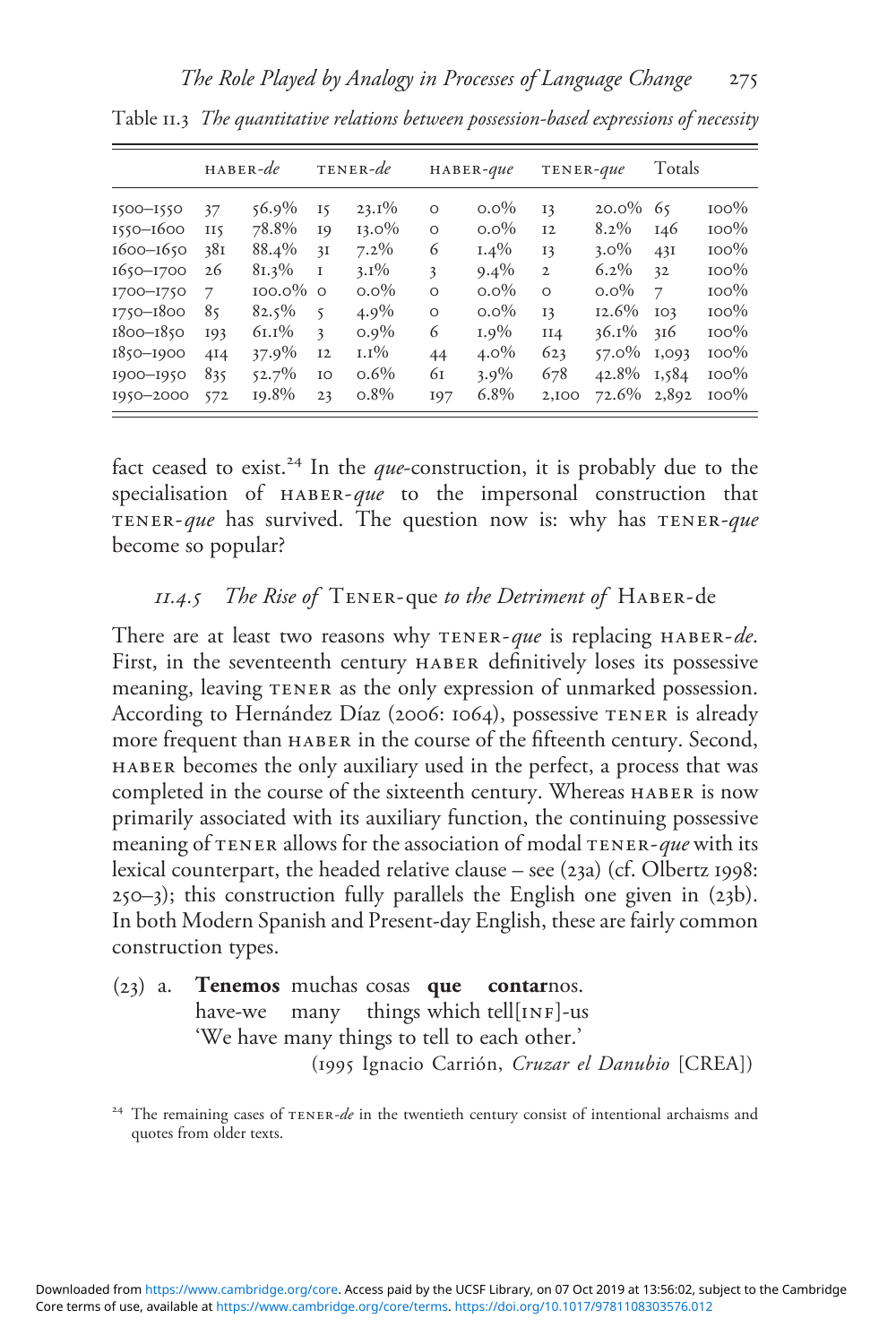#### b. we have much to thank the Romans for

(1993 Robert Rankin, The Book of Ultimate Truths [BYU-BNC])

As in (1a) and  $(8)$ –(10), the object is shared by  $TENER/HAVE$  and the infinitive, and again, as in the older constructions, the examples in (23) may, but need not, be interpreted in terms of necessity.

#### 11.4.6 Summary

The following circumstances may be held responsible for the development of tener-que as a modal expression of necessity and its predominance in this function in Modern Spanish:

- i. As in OE, the predominant word order was SOV in Classical Latin. The development into predominant SVO probably took place somewhat earlier than in English, because in Medieval Spanish SVO is standard, so that the order in the new modal constructions is aver/tener+nexus+infinitive.
- ii. In Latin and Medieval Spanish there are two constructions with possessive verb+infinitive that have a general future-oriented meaning and allow for both a possibility and a necessity reading, i.e. habere+infinitive in Latin and the headless relative constructions with AVER and later with TENER in Medieval Spanish.
- iii. The first construction mentioned in (ii), inherited into Medieval Spanish as  $AVER-de$ , has an exclusive necessity reading. This is likely to be motivated by the fact that, from the first Medieval Spanish texts onward and probably long before that in everyday speech, aver highly frequently collocates with the now obsolete menester de followed by an infinitive (or a NP) to express the meaning of 'have a need to  $($ of)'. This situation closely parallels that of ME  $HAVE+nede$  $+to$ -infinitive.
- iv. When the second construction-type mentioned in (ii), i.e. aver/ haber-que and tener-que, begins to compete with aver/haber-de, thus taking over the necessity reading, que no longer introduces a headless relative clause. This is made clear by the fact that there is either an explicit object following, or the infinitive is intransitive. Instead, que functions as a nexus between the finite verb and the infinitive similar to de in Spanish and to in English.
- v. Based on the existential use of AVER/HABER, AVER/HABER-que becomes an impersonal construction, thus filling the gap left by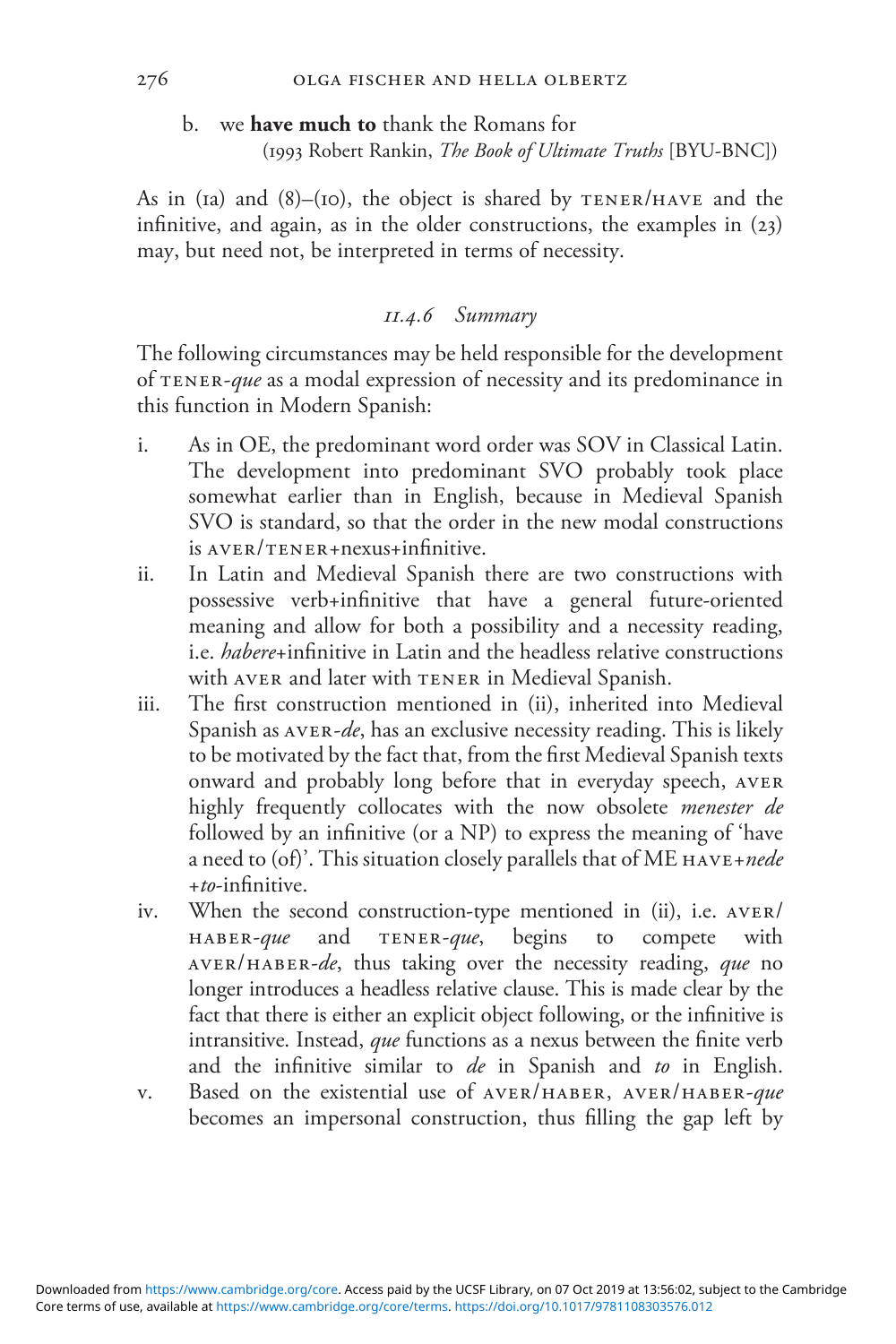ser menester 'be necessary', which has become obsolete in the nineteenth century, leaving TENER-que as the only 'personal' necessity construction.

- vi. Haber becomes the only auxiliary of the perfect and loses its possessive meaning, leaving tener as the only possessive verb.
- vii. Due to (vi), haber is primarily associated with the perfect, while TENER- $que$  has the advantage of maintaining the association with (weak) possession. This is why TENER-que is now about to oust haber-de.

## 11.5 A Comparison of Developments in English and Spanish against the Background of Dutch and German

There are clearly many similarities between the developments of  $HAVE-to$ and TENER-que in Present-day English and Spanish, even though the Spanish expression has a more complicated history due to the occurrence of more than one possessive verb. In both languages they may express any kind of modal necessity: internal, external (including deontic), and epistemic necessity. This is not the case in Dutch and German, as the examples in (24) show.

(24) a. What time do you have to go to work? (external necessity) (1991 27 conversations recorded by Betty [BYU-BNC])

> Dutch: \*Hoe laat heb je naar je werk te gaan? German: \*Um wieviel Uhr hast du zur Arbeit zu gehen?

b. Anything that feels this good has to be right ... (epistemic necessity)

(1991 Rosalie Ash, Love by Design [BYU-BNC])

Dutch: \*Iets dat zo goed aanvoelt heeft juist te zijn. German: \*Was sich so gut anfühlt, hat richtig zu sein.

In fact, Dutch and German did not advance beyond the medieval stage, where the construction with a 'shared object' (the construction illustrated for English in (1a) and for Spanish in  $(8)$ –(10)) could express possibility as well as necessity depending on context and where the possessive verb is still clearly weakly possessive (close to existential). Such a 'weak possessive' construction is also still a possibility in English and Spanish when the object occurs before the infinitive, as shown in (23) above and (25). But in English and Spanish this now occurs next to the new construction, in which the possessive itself no longer has an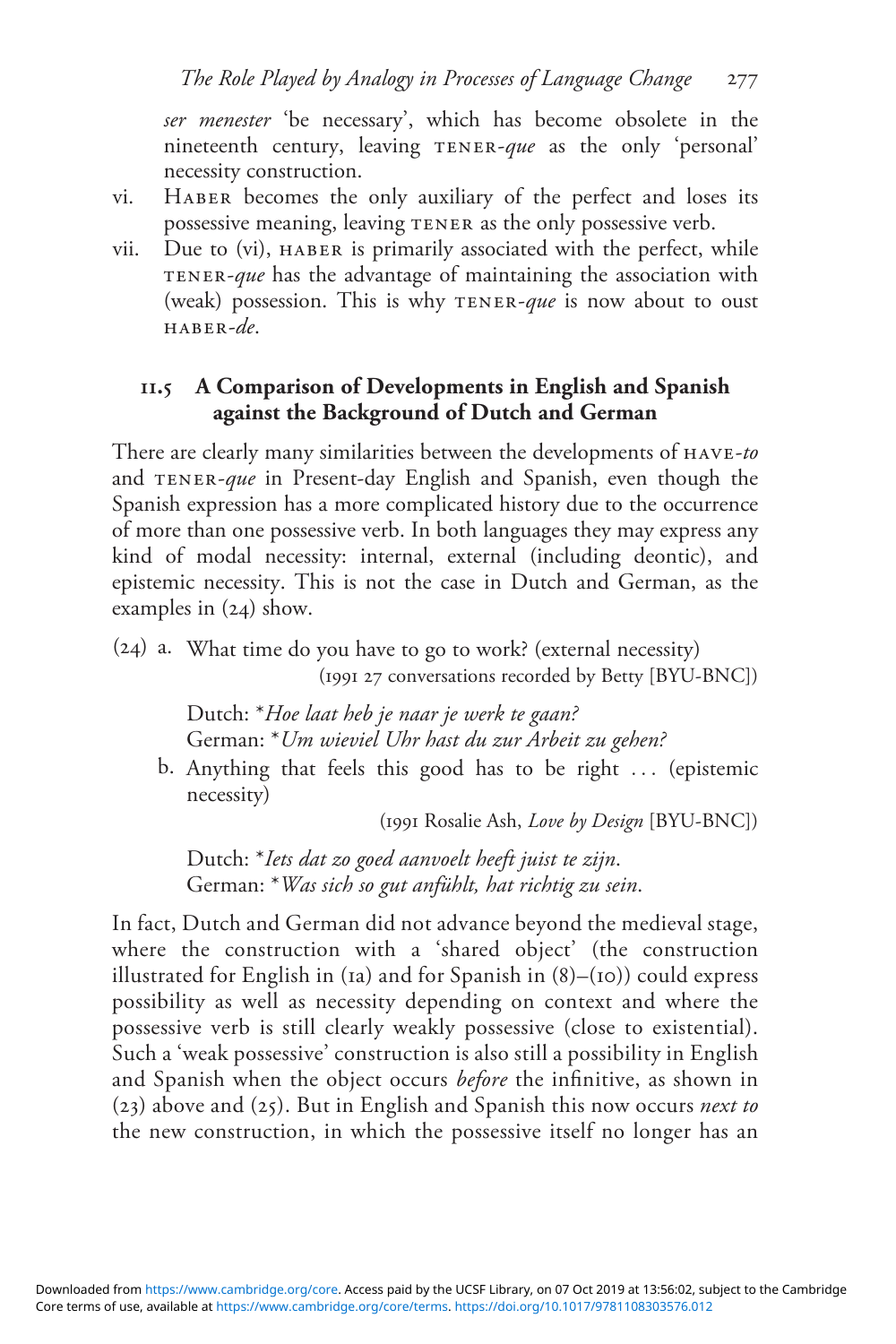object (indicated by the fact that an object, if present, is positioned after the infinitive), as in  $(26)$ .

(25) a. Tenía muchas cosas que decir had-he many things which  $say[INF]$ 'He had many things to say.'

(Olbertz 1998: 254)

- b. I have a book to recommend, and that is  $\dots$
- (26) a. Ahora tienes que saber idiomas today have-you to know[INF] languages 'Nowadays you have to know languages'

(Olbertz 1998: 256)

b. If I have to recommend a book, it would be  $\ldots^{25}$ 

In other words, while English and Spanish have two types with clearly differentiated functions, Dutch and German have only one type of construction, which we have called the weak possessive construction:

 $(27)$  a. Ik heb niet veel te zeggen, zegt oma. I have not much to say says granny 'I don't have much to say, granny says.'

(2010 Corpus Hedendaags Nederlands)

b. Was ich noch zu sagen hätte, dauert eine Zigarette ... what I yet to say would-have lasts one cigarette 'All that I have left to say, takes one cigarette ... '

(1972 Reinhard Mey)

The situation in modern Dutch and German shows that the possessive verb construction did not essentially change in these languages, unlike what happened in English and Spanish. Jäger (2013), however, tries to show – probably led by the idea that the grammaticalisation of

<sup>&</sup>lt;sup>25</sup> The differences between the two word orders is clear from the following. Amazon.com has a regular posting called 'I have a book to recommend'. One of the notices found there [\(www.examnotes.net/](http://www.examnotes.net/index.php?topic=1005192.0;wap2) [index.php?topic=](http://www.examnotes.net/index.php?topic=1005192.0;wap2)1005192.0;wap2, accessed 10 October 2013) starts as follows: 'For those that have an interest, there is a book that I would like to recommend. It is [...].' This example shows that obligation is not involved, but weak (existential) possession. An example of adjacent order of have and to-infinitive, illustrating that the context indeed implies (external) obligation, comes from the following dialogue: 'What is the one book that you recommend our community should read and why? Can I recommend a film, instead? My movie, "The Keeper of the Keys" is changing lives. It empowers people and encourages them in a time when we all need to know that we are worthwhile. If I have to recommend a book, I think "The Magic" from Rhonda Byrne is fabulous.' [\(http://ideamensch.com/robin-jay/,](http://ideamensch.com/robin-jay/) accessed 10 October 2013)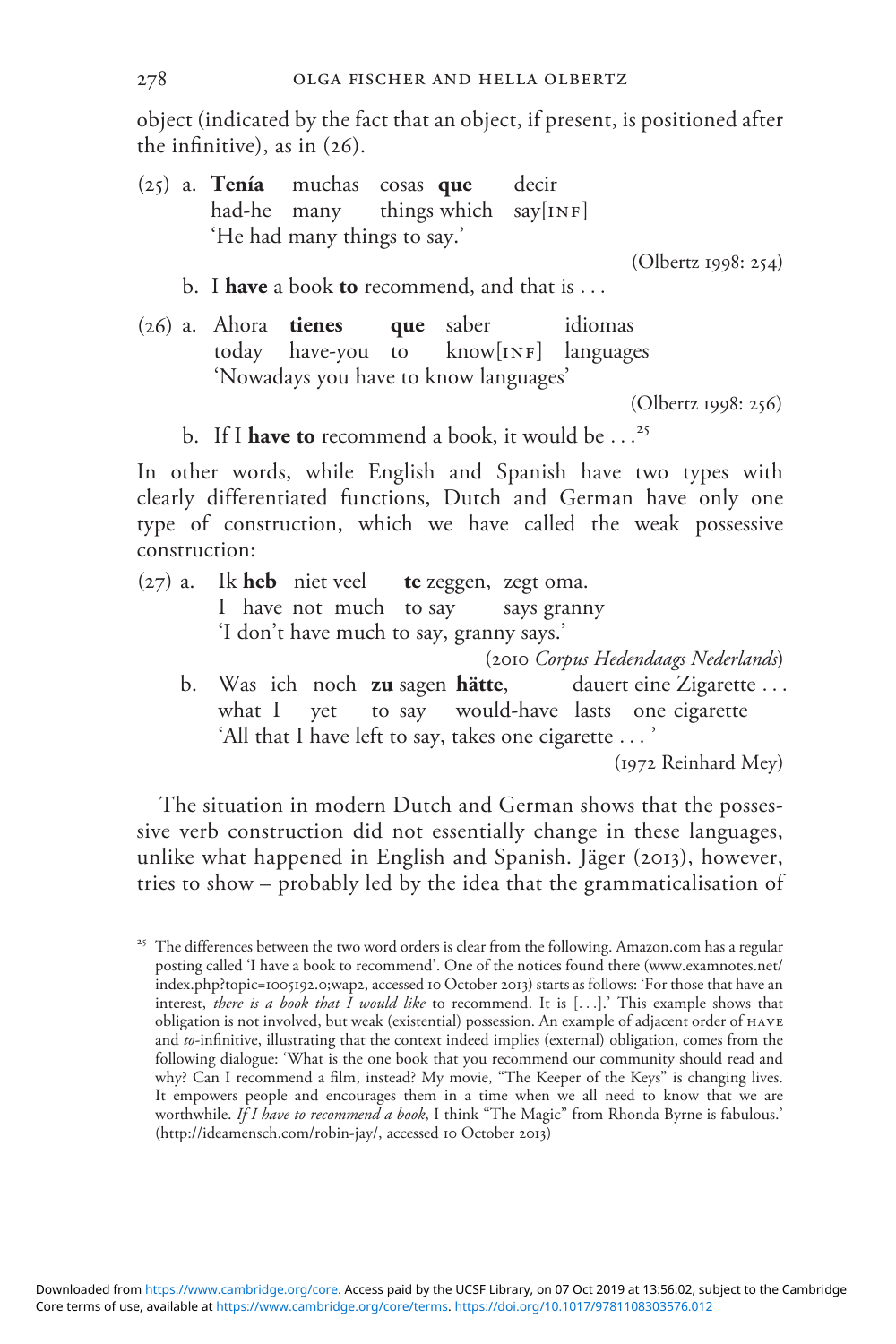possessives follows a universal pathway (cf. Section 11.1 above) – that German haben+zu-infinitive developed obligative or necessity meaning just like English have-to, and that examples of this are already found in the transition period from Old to Middle High German. However, all her examples are of the early type of 'weak possessives'. Consider e.g. her example (Jäger 2013: 158) from Notker's translation of Boethius: Tér íst fóne diu sâlíg uuánda er dáz fúrder niecht-es ne hábet ze géronne, which she translates as 'he is blessed therefore because he has to crave nothing else'. In the philosophical context, which offers advice on how to deal with Fortuna, this in fact means that he is blessed because 'he has nothing to crave', i.e. because 'there is nothing for him to crave anymore'. This also follows from the fact that the original Latin text adds: quo nihil ultra est 'through which nothing further exists'. It is clear that the simple adjacency of the possessive verb and the infinitive (as in hábet ze géronne) does not automatically lead to the new construction. This is a mistake that is often made (see e.g. Łęcki 2010; and comments on Łęcki in Fischer 2015: 130ff.).

While more work will need to be done on the use of weak possessive haben+zu-infinitive in Modern German, in a study of Modern Dutch (van Steenis 2013) using the Corpus of Spoken Dutch, it was found that weak possessive hebben+te-infinitive only (and very rarely) occurs with a necessity sense when the context strongly implies that of all the available possibilities, only one remains, as in (28).

(28) maar als daar uren over zijn en ergens anders but if there hours left are zijn geen uren dan **heb je te kiezen** of are no hours then have you to choose either helemaal geen uren of daar inderdaad dus lesgeven completely no hours or there indeed therefore teach 'but if there are hours left over there and somewhere else there are no hours then you have to choose between no hours at all, or indeed teach there'

(fn000096.225)

Thus, the necessity sense occurs especially in situations where all other possibilities are excluded, as for instance in contract situations, as in the example from German (29) (this is also relevant in (28)).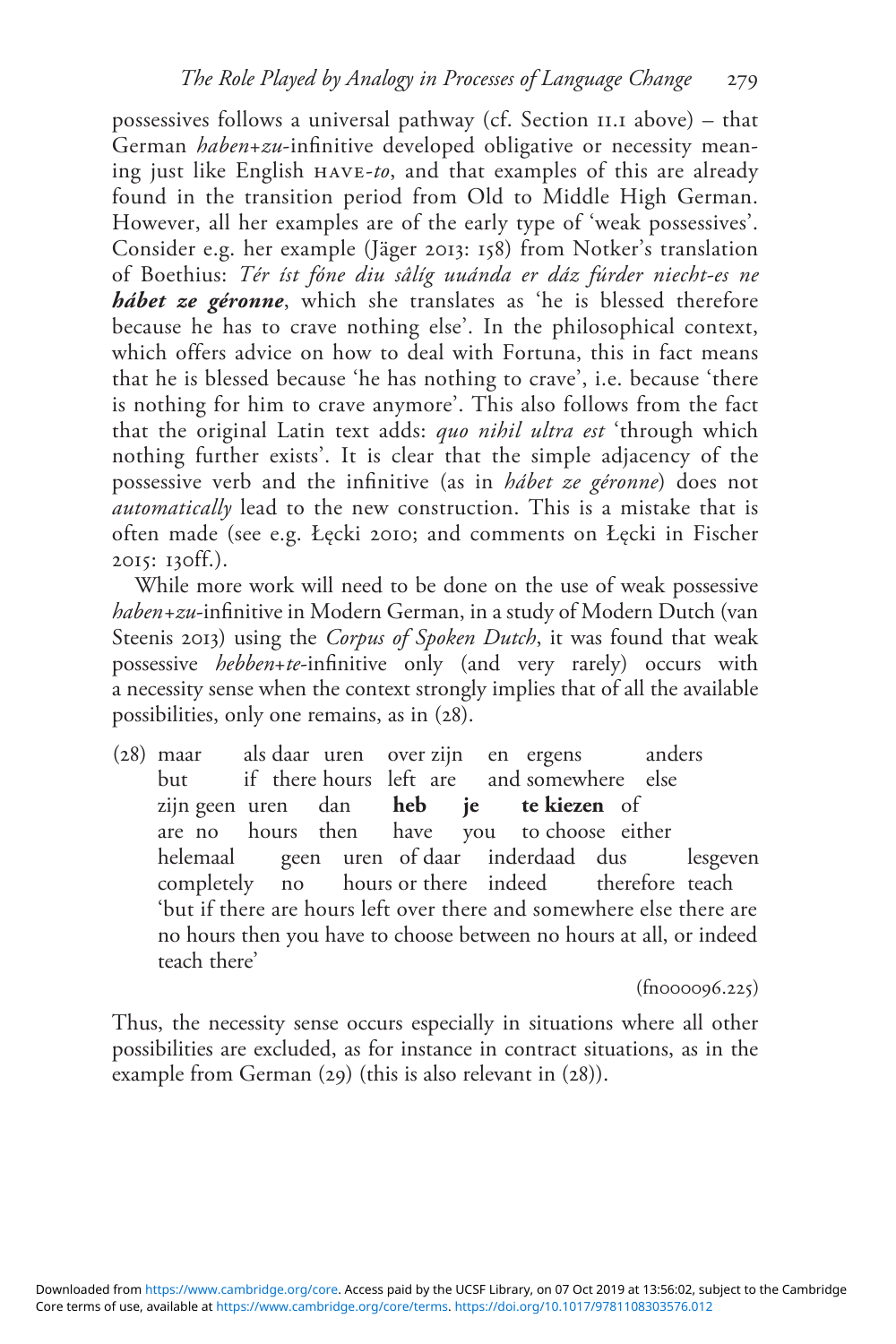(29) Der Mieter hat sich verkehrsgerecht zu verhalten und eine the renter has himself traffic-adequate to behave and a materialschonende Fahrweise zu gewährleisten. material-preserving way-of-driving to guarantee 'The renter must adhere to traffic regulations and drive cautiously in order to avoid damage to the car.'

([www.tks-autovermietung.de/agb/](http://www.tks-autovermietung.de/agb/))

Not surprisingly, it is also often found in Dutch in combination with the restrictive discourse marker *maar* 'just/simply', indicating that there is indeed only one possibility left, which turns it into a virtual necessity (30a). We see something similar in German with the adverb einfach 'simply' (30b).

(30) a. Daar valt nu eenmaal niets aan te veranderen, je hebt there falls now for-once nothing in to change you have het maar te accepteren. it but to accept

'There is no way in which you can change this, you just have to accept it.'

([https://books.google.nl/books?isbn=](https://books.google.nl/books?isbn=9460234682)9460234682)

b. Mag jetzt mies klingen, aber er hat das einfach zu machen, may now shitty sound but he has that simply to do schließlich ist er Azubi! after-all is he trainee

'Now [it] may sound shitty, but he just has to do it, after all he's a trainee.'

([www.mediengestalter.info/forum/](http://www.mediengestalter.info/forum/18/eure-erfahrung-bitte-seminare-waehrend-der-ausbildung-219021.html)18/eure-erfahrung-bitte[seminare-waehrend-der-ausbildung-](http://www.mediengestalter.info/forum/18/eure-erfahrung-bitte-seminare-waehrend-der-ausbildung-219021.html)21902–1.html)

We conclude, pending further research, that Dutch and German have preserved the original weak possessive construction, and that, contextually, a necessity meaning may arise (as was indeed possible all along), but only with a subject that has general reference, implying that the particular situation applies to everyone so that one cannot 'escape' it.

## 11.6 A Brief Conclusion

We have argued here that the similarities in the development of the possessive verb(s) in English and Spanish are the result of a number of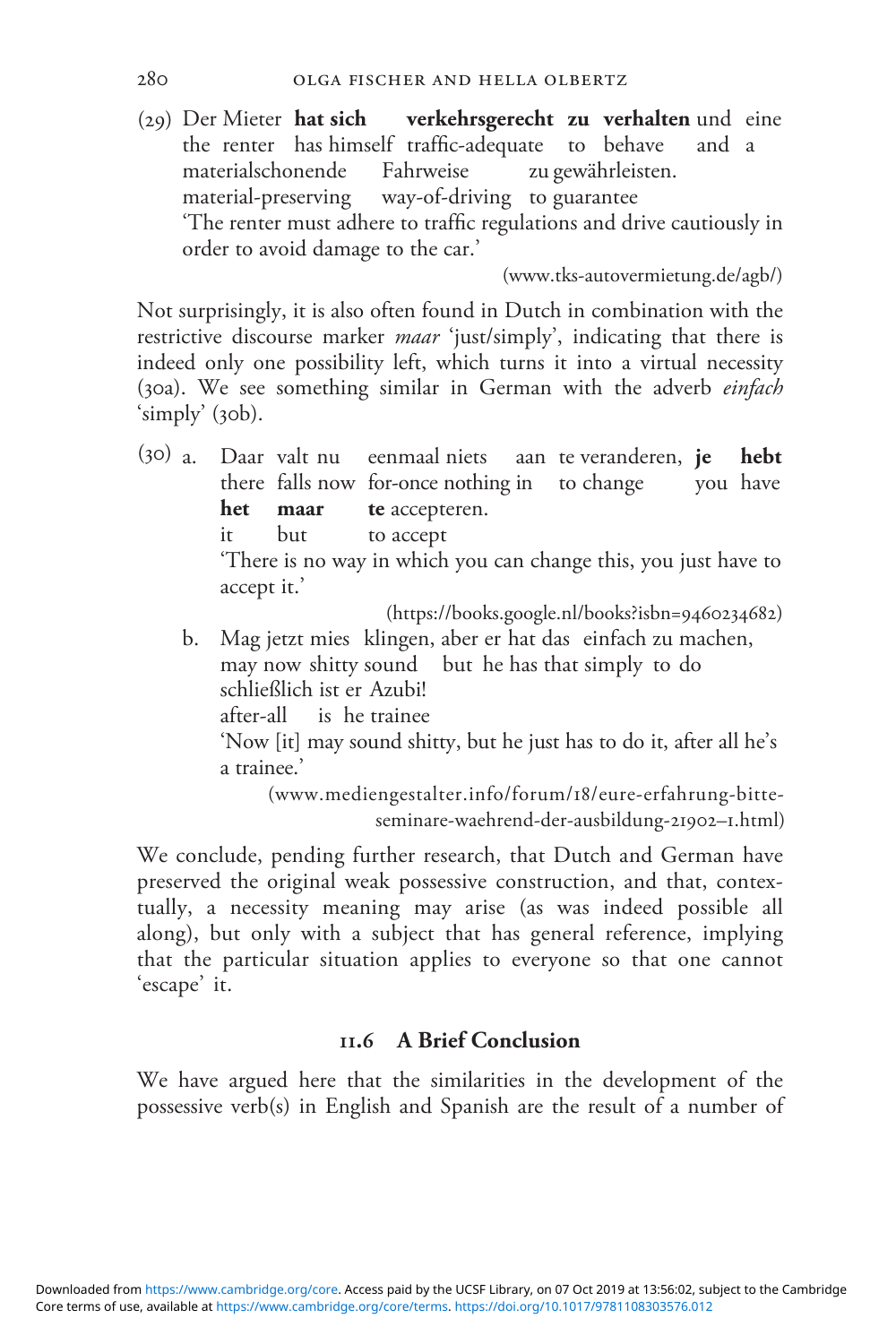similar, analogically based, circumstances (which were not shared by Dutch and German): notably the fixation of word order to SVO, which led to the regular adjacency pattern of verb and infinitive (with the object, if present, relegated to post-infinitival position), and the highly frequent collocation in both languages with a lexical item expressing 'need', which analogically induced the modal necessity meaning into the developing Aux-V construction.

There are clearly also differences. In English the necessity meaning that the construction acquired was further helped along by the similarity with must-nedes and the subsequent loss of nedes, as well as the loss of impersonal  $BE+need/needen$ , which were used to express external necessity, while in Spanish parallel developments in the other 'necessity'-periphrases with haber/aver played a crucial (analogical) role (they all developed a de-infinitive, and kept replacing one another in various functions), next to the fact that the remnants of the 'shared object' intervening between the finite verb and the infinitive (i.e. the relative pronoun  $que$ ) functions as an infinitival marker, similar to de.

## Appendix: Medieval and Modern Spanish Paradigms of Tener and Aver/Haber

This list contains only the forms most frequently used in this chapter. In addition, only indicative forms are given, and the future and conditional forms have also been excluded. The Medieval Spanish forms in this list of verb forms are restricted to the orthographical variants that appear in the chapter.

|              | Present       |         | Imperfect         |          | Preterite |           |
|--------------|---------------|---------|-------------------|----------|-----------|-----------|
|              | Med.          | Mod.    | Med.              | Mod.     | Med.      | Mod.      |
|              | Spanish       | Spanish | Spanish           | Spanish  | Spanish   | Spanish   |
| <b>TENER</b> |               |         |                   |          |           |           |
| Isg.         | tengo         | tengo   | tenie/tenia       | tenía    | tove      | tuve      |
| 2sg.         | tyenes/tienes | tienes  | tenies/tenias     | tenías   | toviste   | tuviste   |
| 3sg.         | tyene/tiene   | tiene   | tenieltenia       | tenía    | tov       | tuvo      |
| Ipl.         | tenemos       | tenemos | teniemos/teniamos | teníamos | tovimos   | tuvimos   |
| 2pl.         | tenedes       | tenéis  | teniedes/teniades | teníais  | tovisteis | tuvisteis |
| 3pl.         | tyenen/tienen | tienen  | tenien/tenian     | tenían   | tovieron  | tuvieron  |

Core terms of use, available at [https://www.cambridge.org/core/terms.](https://www.cambridge.org/core/terms) <https://doi.org/10.1017/9781108303576.012> Downloaded from [https://www.cambridge.org/core.](https://www.cambridge.org/core) Access paid by the UCSF Library, on 07 Oct 2019 at 13:56:02, subject to the Cambridge